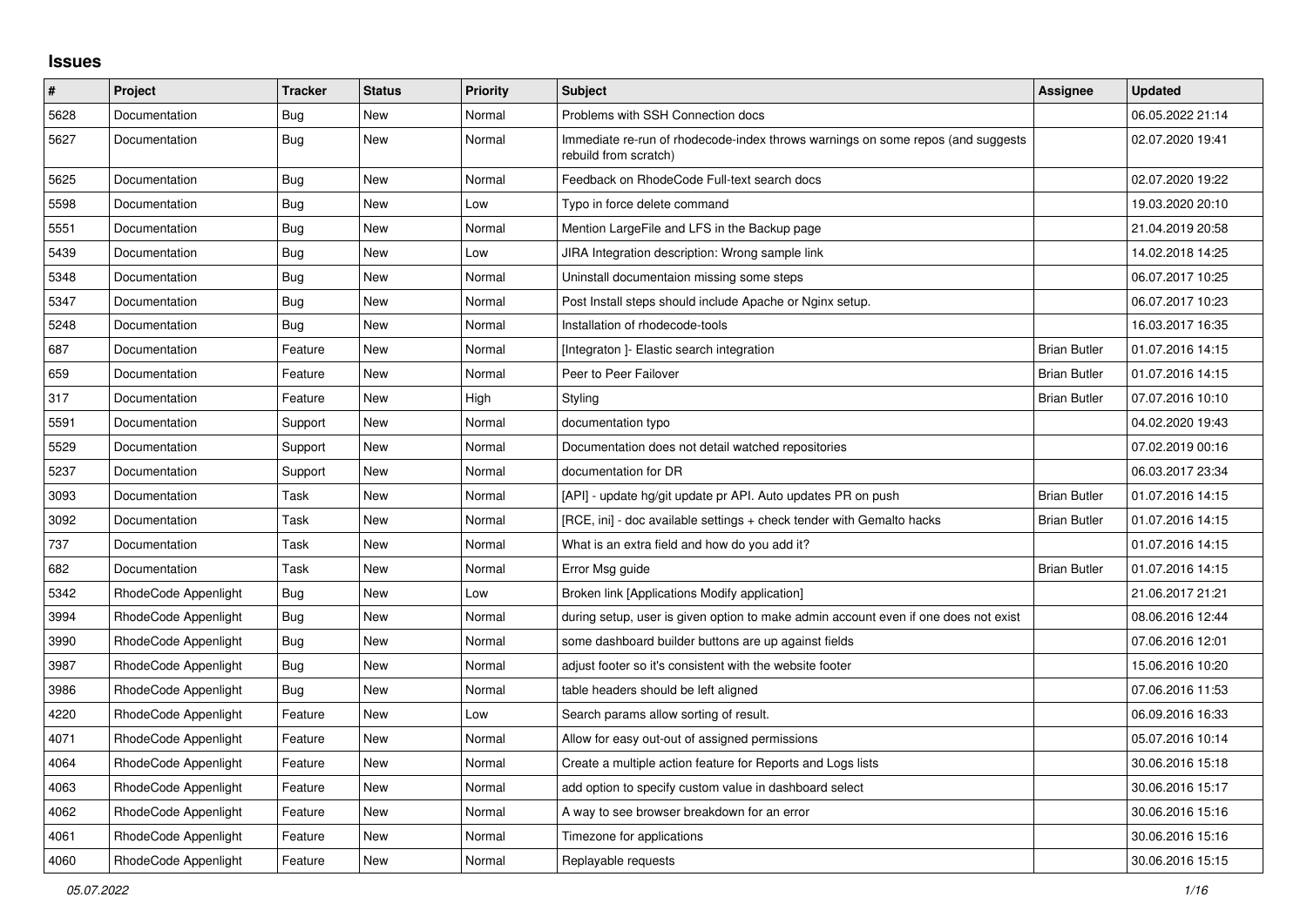| $\vert$ # | Project              | Tracker    | <b>Status</b> | <b>Priority</b> | Subject                                                                                                           | Assignee           | <b>Updated</b>   |
|-----------|----------------------|------------|---------------|-----------------|-------------------------------------------------------------------------------------------------------------------|--------------------|------------------|
| 4059      | RhodeCode Appenlight | Feature    | New           | Normal          | Server Monitoring                                                                                                 |                    | 30.06.2016 15:15 |
| 4057      | RhodeCode Appenlight | Feature    | New           | Normal          | Negation option for search filter                                                                                 |                    | 30.06.2016 15:12 |
| 4056      | RhodeCode Appenlight | Feature    | New           | Normal          | Optionally allow to filter graphs per machine in dashboard                                                        |                    | 30.06.2016 15:12 |
| 4017      | RhodeCode Appenlight | Feature    | New           | Low             | application logos need help                                                                                       |                    | 14.06.2016 11:52 |
| 4052      | RhodeCode Appenlight | Task       | New           | Normal          | release fixes                                                                                                     | Marcin Lulek       | 29.06.2016 12:14 |
| 5682      | RhodeCode CE/EE      | Bug        | New           | Normal          | Login Page stuck until page is refreshed                                                                          |                    | 30.06.2022 20:31 |
| 5680      | RhodeCode CE/EE      | Bug        | New           | High            | Inconsistent timezone display                                                                                     |                    | 20.04.2022 14:15 |
| 5679      | RhodeCode CE/EE      | <b>Bug</b> | New           | Normal          | Data directory continues to grow until it fills disk partition                                                    |                    | 25.04.2022 11:42 |
| 5672      | RhodeCode CE/EE      | <b>Bug</b> | New           | Normal          | Unable to browse git repository folders with # in names                                                           |                    | 16.12.2021 18:13 |
| 5670      | RhodeCode CE/EE      | Bug        | New           | Normal          | Repo-level administrators can usurp owner of repoistory                                                           |                    | 01.12.2021 16:18 |
| 5664      | RhodeCode CE/EE      | <b>Bug</b> | New           | Normal          | Regression: When assigning permissions, cannot see own group in auto-complete<br>without special conditions       |                    | 29.07.2021 10:49 |
| 5662      | RhodeCode CE/EE      | Bug        | New           | Normal          | Full text search not working due to crash in whoosh                                                               |                    | 07.06.2022 08:31 |
| 5657      | RhodeCode CE/EE      | <b>Bug</b> | New           | Normal          | Error in maintenance page                                                                                         |                    | 30.03.2021 15:09 |
| 5654      | RhodeCode CE/EE      | Bug        | New           | Normal          | Comment formatting broken when containing @ in a code block                                                       |                    | 24.02.2021 12:10 |
| 5649      | RhodeCode CE/EE      | <b>Bug</b> | New           | Normal          | test-file-upload                                                                                                  |                    | 17.12.2020 23:08 |
| 5645      | RhodeCode CE/EE      | <b>Bug</b> | New           | High            | Rhodecode returns 400 Bad request on huge mercurial repos                                                         |                    | 18.12.2020 06:29 |
| 5644      | RhodeCode CE/EE      | <b>Bug</b> | New           | Normal          | PR inks to comments not working if files are collapsed                                                            |                    | 02.12.2020 10:42 |
| 5632      | RhodeCode CE/EE      | <b>Bug</b> | New           | Normal          | Missing Parent Folder for Personal Repo lacks proper handling                                                     |                    | 03.08.2020 07:56 |
| 5630      | RhodeCode CE/EE      | <b>Bug</b> | New           | Normal          | Inline comments do not follow the line of code                                                                    |                    | 21.07.2020 11:25 |
| 5629      | RhodeCode CE/EE      | <b>Bug</b> | New           | Normal          | Diff truncated on small files                                                                                     |                    | 21.07.2020 08:58 |
| 5626      | RhodeCode CE/EE      | <b>Bug</b> | New           | Normal          | Whoosh full-text indexing is fully indexing all repos, not recognizing forks                                      |                    | 02.07.2020 19:24 |
| 5624      | RhodeCode CE/EE      | <b>Bug</b> | New           | Normal          | Timeout when trying to test SMTP email configuration                                                              |                    | 01.07.2020 20:01 |
| 5612      | RhodeCode CE/EE      | <b>Bug</b> | New           | Low             | CPU cores getting maxed out by VCSServer on Repository Size request                                               |                    | 03.10.2021 23:25 |
| 5590      | RhodeCode CE/EE      | <b>Bug</b> | New           | Normal          | Pull Request creation takes 2 minutes                                                                             |                    | 28.05.2020 20:48 |
| 5588      | RhodeCode CE/EE      | <b>Bug</b> | New           | Normal          | wrong rendering of issue tracker pattern                                                                          |                    | 29.01.2020 11:24 |
| 5570      | RhodeCode CE/EE      | <b>Bug</b> | New           | Normal          | Remap repositories always fail in RhodeCode community                                                             |                    | 04.10.2019 14:50 |
| 5559      | RhodeCode CE/EE      | <b>Bug</b> | New           | Normal          | Timezone handling issue on repos list                                                                             |                    | 07.07.2019 22:19 |
| 5556      | RhodeCode CE/EE      | <b>Bug</b> | New           | Normal          | After upgrade RhodeCode Enterprise, pull request via API adds repo owner as<br>default reviewer                   |                    | 01.01.2020 13:09 |
| 5553      | RhodeCode CE/EE      | <b>Bug</b> | New           | Normal          | Exceptions Tracker - Exception ID: 140095575901360 after upgrade to the lastes<br>version                         | Thierry<br>Wynsdau | 10.07.2019 10:33 |
| 5550      | RhodeCode CE/EE      | Bug        | New           | Normal          | 500 Internal Server Error   The server has either erred or is incapable of performing<br>the requested operation. |                    | 18.04.2019 17:12 |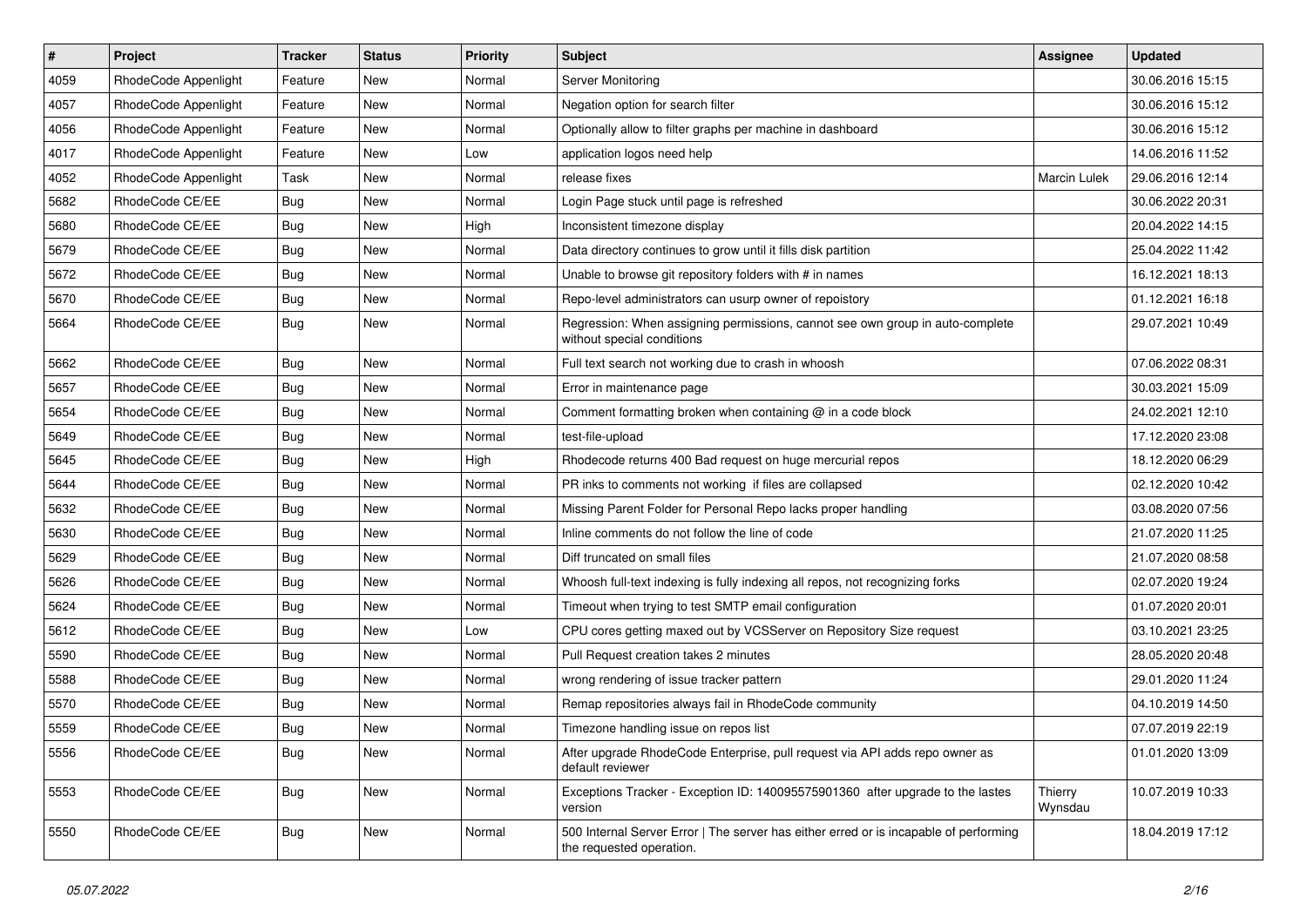| $\pmb{\#}$ | Project         | <b>Tracker</b> | <b>Status</b> | <b>Priority</b> | Subject                                                                                                                                                                              | <b>Assignee</b>              | <b>Updated</b>   |
|------------|-----------------|----------------|---------------|-----------------|--------------------------------------------------------------------------------------------------------------------------------------------------------------------------------------|------------------------------|------------------|
| 5547       | RhodeCode CE/EE | Bug            | <b>New</b>    | Normal          | UI not consistent between Firefox and Chrome                                                                                                                                         |                              | 01.03.2019 23:35 |
| 5545       | RhodeCode CE/EE | Bug            | <b>New</b>    | Normal          | Merge commit to contain the username/reponame of the origin                                                                                                                          |                              | 28.02.2019 13:46 |
| 5540       | RhodeCode CE/EE | Bug            | New           | Normal          | Rhode Code 4.15.2 VCS Caching(?) behaviour                                                                                                                                           |                              | 25.02.2019 17:01 |
| 5538       | RhodeCode CE/EE | Bug            | New           | Normal          | internal server error (UnicodeDecodeError) during rhodecode-index request                                                                                                            |                              | 20.02.2019 14:43 |
| 5524       | RhodeCode CE/EE | Bug            | <b>New</b>    | High            | Cannot log into RhodeCode anymore                                                                                                                                                    |                              | 15.01.2019 17:08 |
| 5519       | RhodeCode CE/EE | Bug            | New           | High            | User unable to fork the repo despite setting Repository Forking to Disabled                                                                                                          |                              | 11.12.2018 22:21 |
| 5512       | RhodeCode CE/EE | Bug            | New           | Normal          | Show commit phase in summary view                                                                                                                                                    |                              | 09.11.2018 21:37 |
| 5510       | RhodeCode CE/EE | Bug            | New           | High            | AssertionError: unexpected parameters: user_agent & hook_type                                                                                                                        |                              | 31.07.2021 11:14 |
| 5509       | RhodeCode CE/EE | Bug            | New           | Normal          | Remove `!important attributes` from UI elements                                                                                                                                      |                              | 07.12.2018 07:40 |
| 5506       | RhodeCode CE/EE | Bug            | <b>New</b>    | Normal          | Web UI fonts are not looking good and is difficult to read for people with low vision                                                                                                |                              | 26.10.2018 09:38 |
| 5500       | RhodeCode CE/EE | Bug            | New           | Normal          | How to enable/set "RC_SKIP_HOOKS" to disable svn hooks?                                                                                                                              |                              | 02.10.2018 07:45 |
| 5494       | RhodeCode CE/EE | Bug            | <b>New</b>    | Normal          | rccontrol's python package management causes slow VCS SSH                                                                                                                            |                              | 02.04.2019 11:56 |
| 5492       | RhodeCode CE/EE | Bug            | <b>New</b>    | Normal          | VCSServer + SVN 1.10                                                                                                                                                                 |                              | 26.07.2018 15:01 |
| 5475       | RhodeCode CE/EE | <b>Bug</b>     | New           | Normal          | Unable to locate user in OpenLDAP directory via Idaps                                                                                                                                |                              | 08.06.2018 20:06 |
| 5471       | RhodeCode CE/EE | Bug            | New           | Normal          | Webhook integration failing: need more than 3 values to unpack                                                                                                                       |                              | 01.06.2018 02:26 |
| 5462       | RhodeCode CE/EE | <b>Bug</b>     | New           | Normal          | create repo api fails with celery enabled                                                                                                                                            |                              | 10.07.2018 17:49 |
| 5460       | RhodeCode CE/EE | <b>Bug</b>     | New           | Low             | Repo creation stuck when remote clone returns partial http code 500                                                                                                                  |                              | 06.07.2018 19:14 |
| 5414       | RhodeCode CE/EE | Bug            | <b>New</b>    | High            | When Opening New Pull Request, Target Revision Default Is Undesireable                                                                                                               |                              | 11.04.2018 23:20 |
| 5410       | RhodeCode CE/EE | Bug            | New           | Normal          | After converting to CE, we get the following error when trying to view some repos in<br>the UI: "UnicodeDecodeError: 'ascii' codec can't decode byte" (full error in<br>Description) |                              | 25.01.2018 20:45 |
| 5406       | RhodeCode CE/EE | Bug            | <b>New</b>    | Normal          | <b>Installer Fails</b>                                                                                                                                                               |                              | 01.12.2017 11:52 |
| 5405       | RhodeCode CE/EE | <b>Bug</b>     | New           | Normal          | Add repository from UI leads to HTTP/404                                                                                                                                             |                              | 28.11.2017 11:39 |
| 5371       | RhodeCode CE/EE | <b>Bug</b>     | New           | Normal          | Comment times in Pull Requests are off by 1 day                                                                                                                                      |                              | 10.04.2018 15:11 |
| 5257       | RhodeCode CE/EE | Bug            | New           | Normal          | Git repository with big binary file provokes error and strange behavior/memory leak<br>of RH.                                                                                        | Marcin<br>Kuzminski<br>[CTO] | 23.03.2017 22:02 |
| 5227       | RhodeCode CE/EE | Bug            | New           | Normal          | 400 during a svn checkout, file with special chars                                                                                                                                   |                              | 23.02.2017 17:43 |
| 5218       | RhodeCode CE/EE | <b>Bug</b>     | <b>New</b>    | Normal          | 500 when forking repository, when using special chars in password.                                                                                                                   |                              | 19.02.2017 21:46 |
| 4285       | RhodeCode CE/EE | <b>Bug</b>     | New           | Normal          | Intermittent error while trying to create or fork a repository                                                                                                                       |                              | 17.10.2016 22:42 |
| 4256       | RhodeCode CE/EE | Bug            | New           | Normal          | [ce, ee, ux] Source code highlight colors conflict with red/green inserted/deleted<br>blocks                                                                                         | Daniel D                     | 03.10.2016 05:00 |
| 4255       | RhodeCode CE/EE | Bug            | New           | Normal          | [translation, i18n] translation not being applied to integrations pages                                                                                                              |                              | 30.09.2016 15:56 |
| 4208       | RhodeCode CE/EE | <b>Bug</b>     | New           | Normal          | [ce, ee] test errors get hidden by error page                                                                                                                                        | Daniel D                     | 14.09.2016 12:00 |
| 4190       | RhodeCode CE/EE | Bug            | New           | Normal          | [tests] fix or remove rst xss inline test                                                                                                                                            |                              | 22.08.2016 12:15 |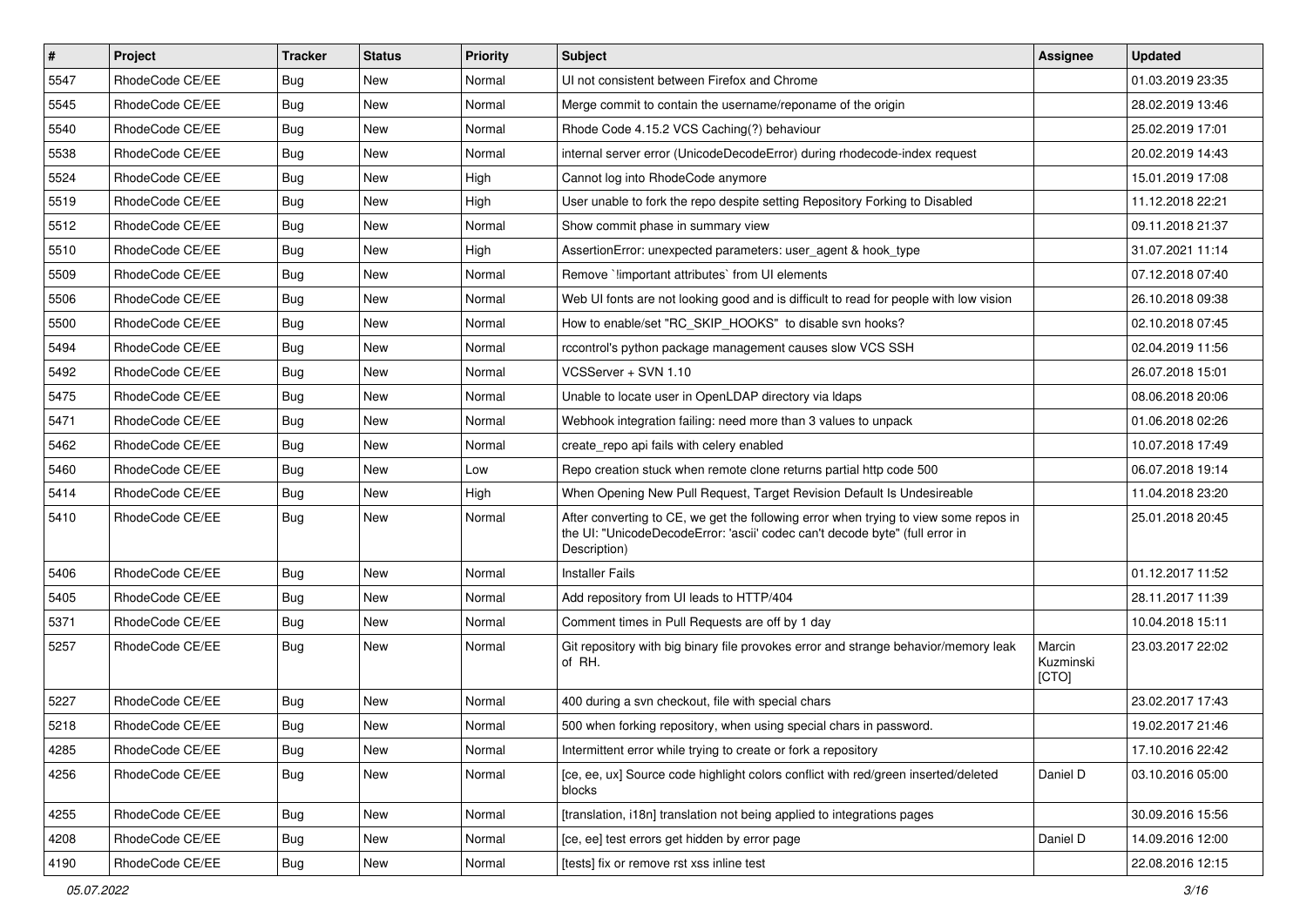| $\vert$ # | Project         | <b>Tracker</b> | <b>Status</b> | <b>Priority</b> | <b>Subject</b>                                                                                                     | Assignee                     | <b>Updated</b>   |
|-----------|-----------------|----------------|---------------|-----------------|--------------------------------------------------------------------------------------------------------------------|------------------------------|------------------|
| 4189      | RhodeCode CE/EE | Bug            | New           | Normal          | [tests, git] count of commit ids is different for git than hg when comparing remote                                |                              | 22.08.2016 12:34 |
| 4188      | RhodeCode CE/EE | Bug            | New           | Normal          | [tests, svn] changeset tests produce different results for svn                                                     |                              | 22.08.2016 09:54 |
| 4154      | RhodeCode CE/EE | Bug            | New           | Low             | [ce, ee] user register via github captcha                                                                          |                              | 05.08.2016 22:51 |
| 4116      | RhodeCode CE/EE | Bug            | New           | High            | [ee] Starting EE or running paster commands like setup-rhodecode does not work<br>without setting LC_ALL properly. |                              | 18.08.2016 21:03 |
| 4109      | RhodeCode CE/EE | Bug            | New           | Normal          | [files] The "switch to commit" widget is broken after using browser back button                                    |                              | 17.04.2018 21:50 |
| 4040      | RhodeCode CE/EE | Bug            | New           | Low             | [ce, ee] logout when logged out causes 403 Cross-site request forgery detected                                     |                              | 23.06.2016 13:40 |
| 3963      | RhodeCode CE/EE | <b>Bug</b>     | New           | Normal          | [ce] Getting a newly added repo via remap/rescan via api gives no data                                             |                              | 27.05.2016 05:02 |
| 3956      | RhodeCode CE/EE | <b>Bug</b>     | New           | Normal          | [ce] - svn commit with all 'None' properties (author, message, etc.)                                               |                              | 23.05.2016 17:22 |
| 3939      | RhodeCode CE/EE | <b>Bug</b>     | <b>New</b>    | Normal          | [ux] changelog filter blank after going back in browser                                                            |                              | 18.05.2016 14:50 |
| 3923      | RhodeCode CE/EE | Bug            | New           | Normal          | odd exception on running internal-code                                                                             |                              | 09.08.2016 10:54 |
| 3922      | RhodeCode CE/EE | <b>Bug</b>     | New           | Normal          | svn backend returns different diff to git/hg backends                                                              |                              | 11.05.2016 14:29 |
| 3615      | RhodeCode CE/EE | <b>Bug</b>     | New           | Low             | (OperationalError) too many SQL variables on admin journal page                                                    |                              | 06.05.2016 11:45 |
| 3483      | RhodeCode CE/EE | Bug            | New           | Normal          | oauth: disable 3rd party registration if RhodeCode registration is disabled                                        | Marcin<br>Kuzminski<br>[CTO] | 13.04.2016 12:13 |
| 3441      | RhodeCode CE/EE | Bug            | <b>New</b>    | Normal          | [ux] clicking on line in file view scrolls to that line                                                            |                              | 05.04.2016 13:35 |
| 3382      | RhodeCode CE/EE | <b>Bug</b>     | <b>New</b>    | Normal          | download superrepo with subrepos                                                                                   |                              | 25.03.2016 01:30 |
| 3351      | RhodeCode CE/EE | Bug            | New           | Normal          | Duplicate IP whitelist entry shows error flash                                                                     |                              | 21.03.2016 15:54 |
| 3334      | RhodeCode CE/EE | Bug            | New           | Normal          | Attempt to edit .coveragerc through the online file editor                                                         |                              | 17.03.2016 13:49 |
| 3250      | RhodeCode CE/EE | Bug            | <b>New</b>    | Normal          | Posting a comment message is very slow !                                                                           |                              | 17.03.2016 12:57 |
| 3022      | RhodeCode CE/EE | Bug            | New           | Normal          | SVN support with repositories groups                                                                               |                              | 26.07.2016 18:25 |
| 5653      | RhodeCode CE/EE | Feature        | New           | Normal          | Extend SSH clone to support cloning by repo id.                                                                    | Marcin<br>Kuzminski<br>[CTO] | 17.02.2021 12:58 |
| 5641      | RhodeCode CE/EE | Feature        | <b>New</b>    | Normal          | "Add draft" / (x) button usability                                                                                 |                              | 30.11.2020 20:53 |
| 5638      | RhodeCode CE/EE | Feature        | New           | Normal          | Add "Copy full url path" button                                                                                    |                              | 05.02.2021 20:23 |
| 5637      | RhodeCode CE/EE | Feature        | New           | Normal          | Clone URL templates - add per repository/namespace                                                                 |                              | 29.10.2020 09:38 |
| 5631      | RhodeCode CE/EE | Feature        | New           | Normal          | Change target of PR                                                                                                |                              | 31.07.2020 17:05 |
| 5617      | RhodeCode CE/EE | Feature        | <b>New</b>    | Normal          | Allow PRs to non-head bookmarks                                                                                    |                              | 20.05.2020 12:25 |
| 5613      | RhodeCode CE/EE | Feature        | New           | Low             | Feature Request: Issue tracker link in new tab/window                                                              |                              | 03.10.2021 23:25 |
| 5600      | RhodeCode CE/EE | Feature        | New           | Normal          | Change default repository landing page                                                                             |                              | 27.01.2021 01:04 |
| 5595      | RhodeCode CE/EE | Feature        | New           | Normal          | Group code review mail notification                                                                                |                              | 03.03.2020 10:17 |
| 5586      | RhodeCode CE/EE | Feature        | New           | Normal          | @mention should be a link                                                                                          |                              | 29.01.2020 11:46 |
| 5584      | RhodeCode CE/EE | Feature        | New           | Normal          | "update pull request link" message on vcs client                                                                   |                              | 23.01.2020 10:32 |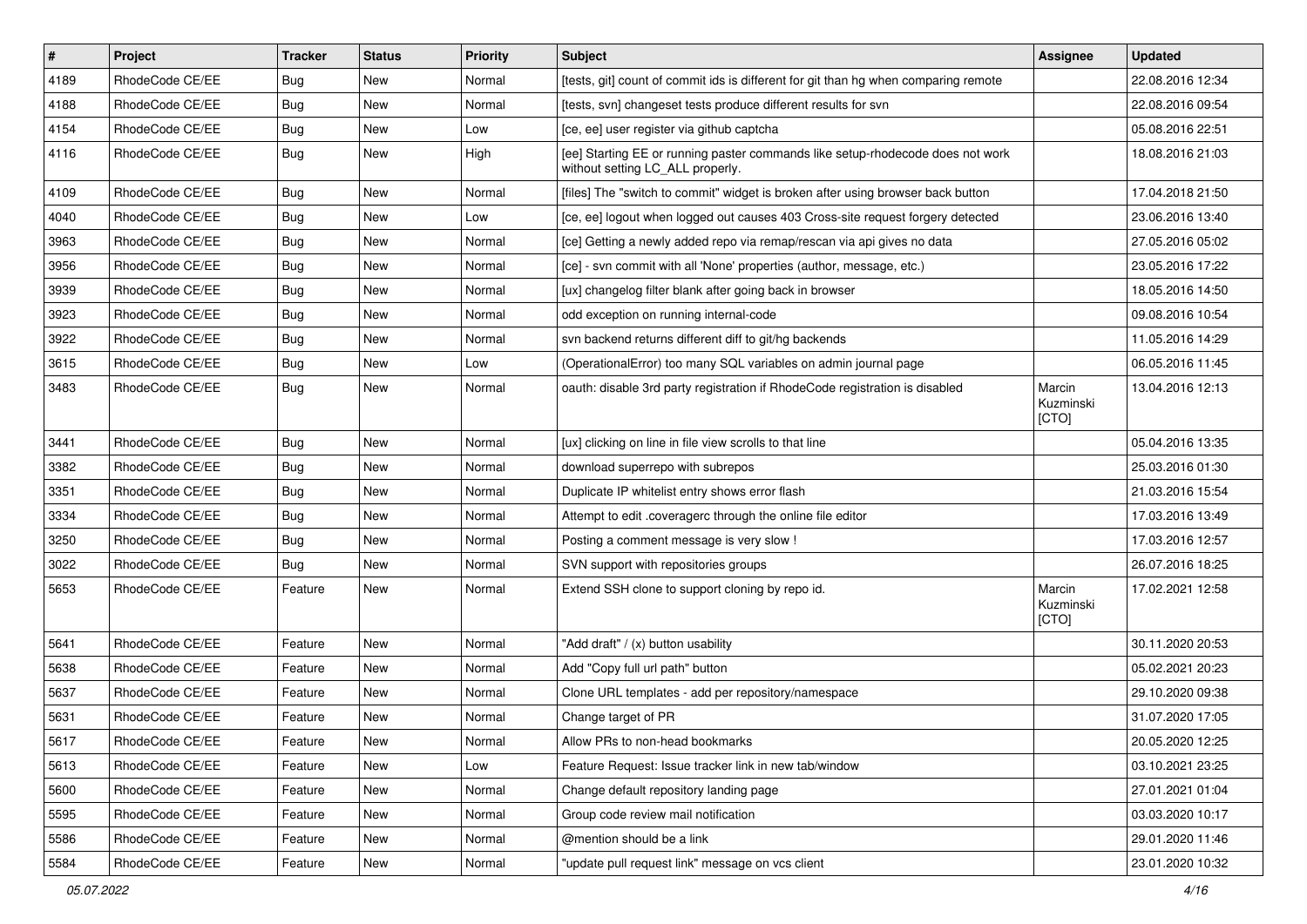| $\pmb{\#}$ | Project         | <b>Tracker</b> | <b>Status</b> | <b>Priority</b> | <b>Subject</b>                                                                                  | <b>Assignee</b>              | <b>Updated</b>   |
|------------|-----------------|----------------|---------------|-----------------|-------------------------------------------------------------------------------------------------|------------------------------|------------------|
| 5552       | RhodeCode CE/EE | Feature        | New           | High            | PR dependency across repos                                                                      |                              | 22.06.2019 01:15 |
| 5548       | RhodeCode CE/EE | Feature        | New           | Normal          | Initial Search API                                                                              | Peter Colledge               | 07.07.2019 22:21 |
| 5543       | RhodeCode CE/EE | Feature        | New           | Normal          | Repo API should have equivalent get_repo_audit_logs() to User API call<br>get_user_audit_logs() |                              | 26.02.2019 12:22 |
| 5511       | RhodeCode CE/EE | Feature        | <b>New</b>    | Normal          | New feature to synchronize the fork with the remote repo from the summary page                  |                              | 13.11.2018 01:23 |
| 5504       | RhodeCode CE/EE | Feature        | New           | Normal          | Buttons to copy commit hash and to expand the commit message in the repo<br>summary view        |                              | 26.10.2018 00:59 |
| 5441       | RhodeCode CE/EE | Feature        | <b>New</b>    | Low             | Some files not parsed as XML files                                                              | Marcin<br>Kuzminski<br>[CTO] | 12.06.2018 12:23 |
| 5382       | RhodeCode CE/EE | Feature        | <b>New</b>    | Normal          | Support for repository aliases                                                                  | Marcin<br>Kuzminski<br>[CTO] | 04.09.2017 15:17 |
| 5289       | RhodeCode CE/EE | Feature        | New           | High            | Ability to Upload/Replace a file using the UI                                                   |                              | 22.09.2017 10:29 |
| 5278       | RhodeCode CE/EE | Feature        | New           | Normal          | Require support for git repositories of the form git://                                         |                              | 13.04.2017 15:20 |
| 5273       | RhodeCode CE/EE | Feature        | <b>New</b>    | Normal          | Comment status                                                                                  |                              | 07.04.2017 13:10 |
| 5271       | RhodeCode CE/EE | Feature        | New           | Normal          | Private comments                                                                                |                              | 07.04.2017 12:01 |
| 5256       | RhodeCode CE/EE | Feature        | New           | Normal          | Last repository access time.                                                                    |                              | 23.03.2017 16:34 |
| 4301       | RhodeCode CE/EE | Feature        | New           | Normal          | [API] toggle force password reset in api for Idap users                                         |                              | 28.10.2016 15:43 |
| 4272       | RhodeCode CE/EE | Feature        | New           | Normal          | Better SPAM protection                                                                          |                              | 12.10.2016 11:14 |
| 4232       | RhodeCode CE/EE | Feature        | <b>New</b>    | Normal          | [ce, ee, pr, compare] redo diffs, support side by side diffs, html diffs                        | Daniel D                     | 25.10.2016 15:40 |
| 4226       | RhodeCode CE/EE | Feature        | New           | Normal          | [settings, system info] add VCS and Channelstream status to System Info                         |                              | 14.09.2016 16:45 |
| 4222       | RhodeCode CE/EE | Feature        | New           | Normal          | Configurable detection of READMEs                                                               |                              | 09.09.2016 10:05 |
| 4213       | RhodeCode CE/EE | Feature        | New           | High            | Embed PostgreSQL database                                                                       | Marcin<br>Kuzminski<br>[CTO] | 03.09.2016 23:45 |
| 4191       | RhodeCode CE/EE | Feature        | <b>New</b>    | Normal          | Add custom Image logo option to header                                                          |                              | 22.08.2016 14:49 |
| 4182       | RhodeCode CE/EE | Feature        | New           | Normal          | add direct link from notification to corresponding PR                                           |                              | 19.08.2016 12:35 |
| 4157       | RhodeCode CE/EE | Feature        | <b>New</b>    | Normal          | [integrations] Integrate with industry standard SW development tools                            | Daniel D                     | 08.08.2016 12:55 |
| 4144       | RhodeCode CE/EE | Feature        | New           | Normal          | [ux] improve enable/disable of notifications                                                    |                              | 02.08.2016 17:19 |
| 4074       | RhodeCode CE/EE | Feature        | New           | Normal          | Edit review comment                                                                             | Bartłomiej<br>Wołyńczyk      | 17.04.2018 21:51 |
| 4000       | RhodeCode CE/EE | Feature        | New           | Normal          | Make compare more functional                                                                    | Marcin<br>Kuzminski<br>[CTO] | 18.11.2017 19:11 |
| 3980       | RhodeCode CE/EE | Feature        | <b>New</b>    | Normal          | Add CI engine                                                                                   |                              | 05.06.2016 21:32 |
| 3979       | RhodeCode CE/EE | Feature        | New           | Normal          | Add kanban board                                                                                |                              | 05.06.2016 21:20 |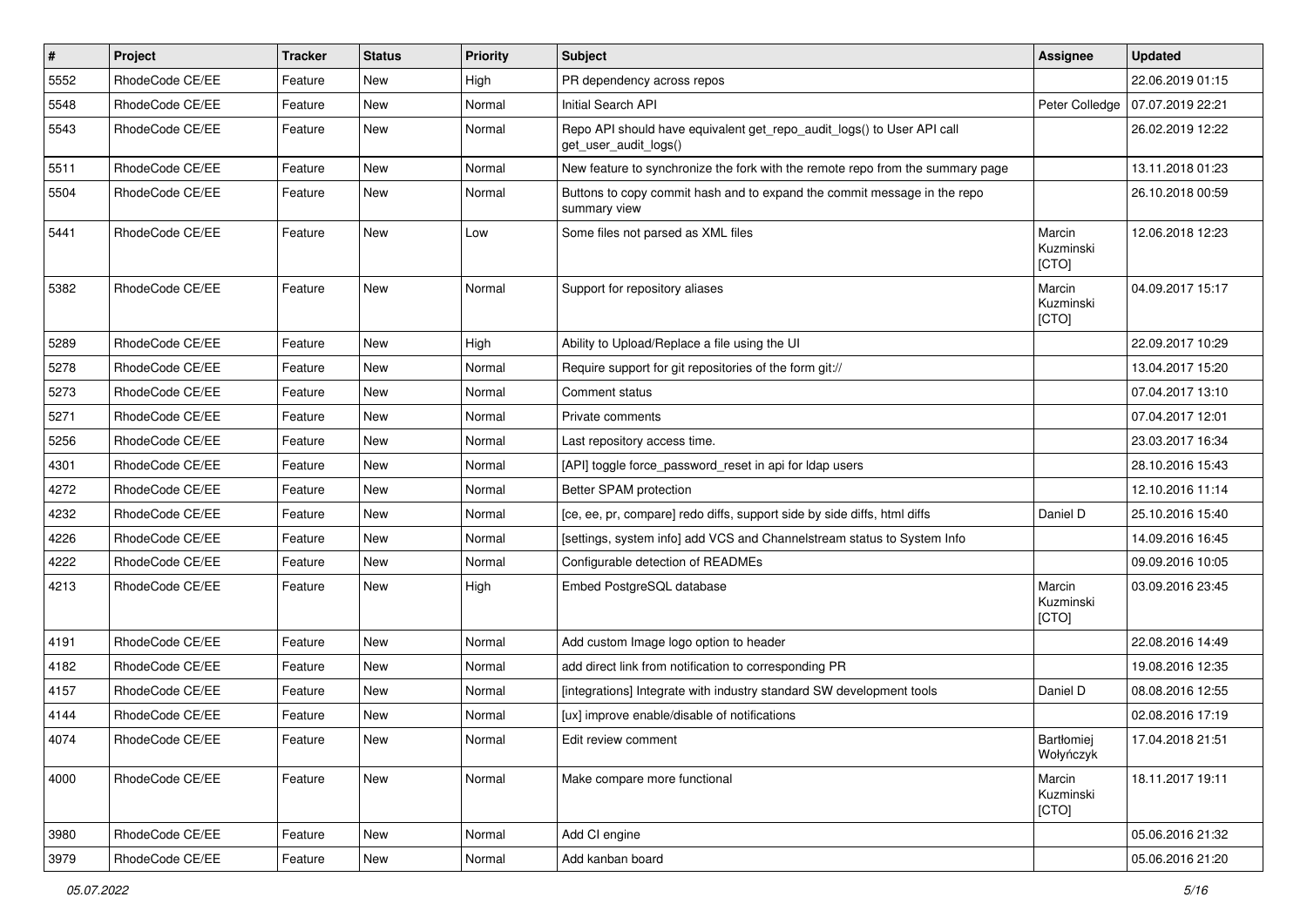| $\vert$ # | Project         | Tracker | <b>Status</b> | <b>Priority</b> | Subject                                                                                                    | <b>Assignee</b> | <b>Updated</b>   |
|-----------|-----------------|---------|---------------|-----------------|------------------------------------------------------------------------------------------------------------|-----------------|------------------|
| 3978      | RhodeCode CE/EE | Feature | New           | Normal          | Add bug tracker                                                                                            |                 | 05.06.2016 21:20 |
| 3977      | RhodeCode CE/EE | Feature | <b>New</b>    | Normal          | Wiki                                                                                                       |                 | 05.06.2016 21:11 |
| 3486      | RhodeCode CE/EE | Feature | New           | Normal          | expose origin of permission in perm dict for users                                                         |                 | 06.06.2016 10:54 |
| 3472      | RhodeCode CE/EE | Feature | New           | Normal          | Expose unified hooks that can be used in SSH backend                                                       |                 | 14.04.2016 17:54 |
| 3460      | RhodeCode CE/EE | Feature | New           | Normal          | [ux, frontend] hide "show more" button when there is nothing more to show                                  |                 | 11.04.2016 13:37 |
| 3455      | RhodeCode CE/EE | Feature | New           | Normal          | [ux] commit message search should render entire commit message                                             |                 | 07.04.2016 17:50 |
| 3440      | RhodeCode CE/EE | Feature | <b>New</b>    | Normal          | [design, ux] mock-up user interface for adding a branch/bookmark                                           |                 | 05.04.2016 09:21 |
| 3373      | RhodeCode CE/EE | Feature | New           | Normal          | Allow to create Bookmarks and Branches from UI                                                             |                 | 05.04.2016 09:21 |
| 2882      | RhodeCode CE/EE | Feature | New           | Normal          | Bulk comment submit                                                                                        |                 | 17.03.2016 17:50 |
| 1457      | RhodeCode CE/EE | Feature | New           | Normal          | add allow permissions inheritance on repo groups                                                           |                 | 22.09.2017 10:27 |
| 148       | RhodeCode CE/EE | Feature | New           | Normal          | [comments] Add per file and multiline comments in a changeset                                              |                 | 25.05.2016 10:20 |
| 5677      | RhodeCode CE/EE | Support | New           | Normal          | PR cross merge                                                                                             |                 | 28.01.2022 16:59 |
| 5639      | RhodeCode CE/EE | Support | New           | High            | 500 Internal Server Error   The server has either erred  after importing Database<br>from backup           |                 | 22.11.2020 09:15 |
| 5618      | RhodeCode CE/EE | Support | <b>New</b>    | Normal          | Getting HTTP 502 Bad Gateway when trying to push (or clone) on a slow network                              |                 | 27.05.2020 21:56 |
| 5593      | RhodeCode CE/EE | Support | New           | Normal          | <b>SSH</b> connections                                                                                     |                 | 17.02.2020 16:18 |
| 5541      | RhodeCode CE/EE | Support | New           | Normal          | <b>SVN Settings: Repository Patterns</b>                                                                   |                 | 16.12.2019 15:35 |
| 5527      | RhodeCode CE/EE | Support | New           | Normal          | API: expose human readable failure reason                                                                  |                 | 30.01.2019 17:43 |
| 5503      | RhodeCode CE/EE | Support | New           | Normal          | failed to upgrade to 4.13.3                                                                                |                 | 06.11.2018 18:28 |
| 5499      | RhodeCode CE/EE | Support | New           | Normal          | ERROR [celery.worker.consumer.consumer] consumer: Cannot connect                                           |                 | 11.09.2018 08:39 |
| 5497      | RhodeCode CE/EE | Support | New           | Normal          | hg push hangs                                                                                              |                 | 30.08.2018 22:15 |
| 5496      | RhodeCode CE/EE | Support | New           | Normal          | database migration 4.11.6 mysql to 4.12.4 postgres                                                         |                 | 27.08.2018 21:17 |
| 5495      | RhodeCode CE/EE | Support | New           | Normal          | Idap to crowd users_groups sync source                                                                     |                 | 10.09.2018 22:09 |
| 5491      | RhodeCode CE/EE | Support | New           | Urgent          | Upgrade RhodeCode Community + VCSSERVER from 4.10.4 to 4.12.4, pull request<br>stop working with reviewers |                 | 30.08.2018 09:47 |
| 5484      | RhodeCode CE/EE | Support | New           | Normal          | Setting up ssh, remote hg not found                                                                        |                 | 06.07.2018 23:41 |
| 5468      | RhodeCode CE/EE | Support | New           | Normal          | Check logic for updating last commit for repository groups                                                 |                 | 30.08.2018 09:47 |
| 5394      | RhodeCode CE/EE | Support | New           | Normal          | SVN to Git / Mercurial Migration                                                                           |                 | 03.10.2017 09:29 |
| 5269      | RhodeCode CE/EE | Support | New           | Normal          | Upgrade from RC EE 3.7.1 to RC EE 4.x                                                                      |                 | 29.06.2017 19:36 |
| 5255      | RhodeCode CE/EE | Support | New           | Normal          | I can't access issues created by me from mail                                                              |                 | 04.04.2017 11:28 |
| 4303      | RhodeCode CE/EE | Support | New           | Normal          | rhodecode instance                                                                                         |                 | 08.11.2016 16:32 |
| 4252      | RhodeCode CE/EE | Support | New           | Normal          | Backup & Recovery                                                                                          |                 | 07.10.2016 19:47 |
| 3364      | RhodeCode CE/EE | Support | New           | High            | Allow Specifying the Commit Message for Pull Request Merges                                                |                 | 17.04.2018 21:51 |
| 3332      | RhodeCode CE/EE | Support | New           | Normal          | LDAP settings page: Add button "test connection"                                                           |                 | 17.03.2016 10:23 |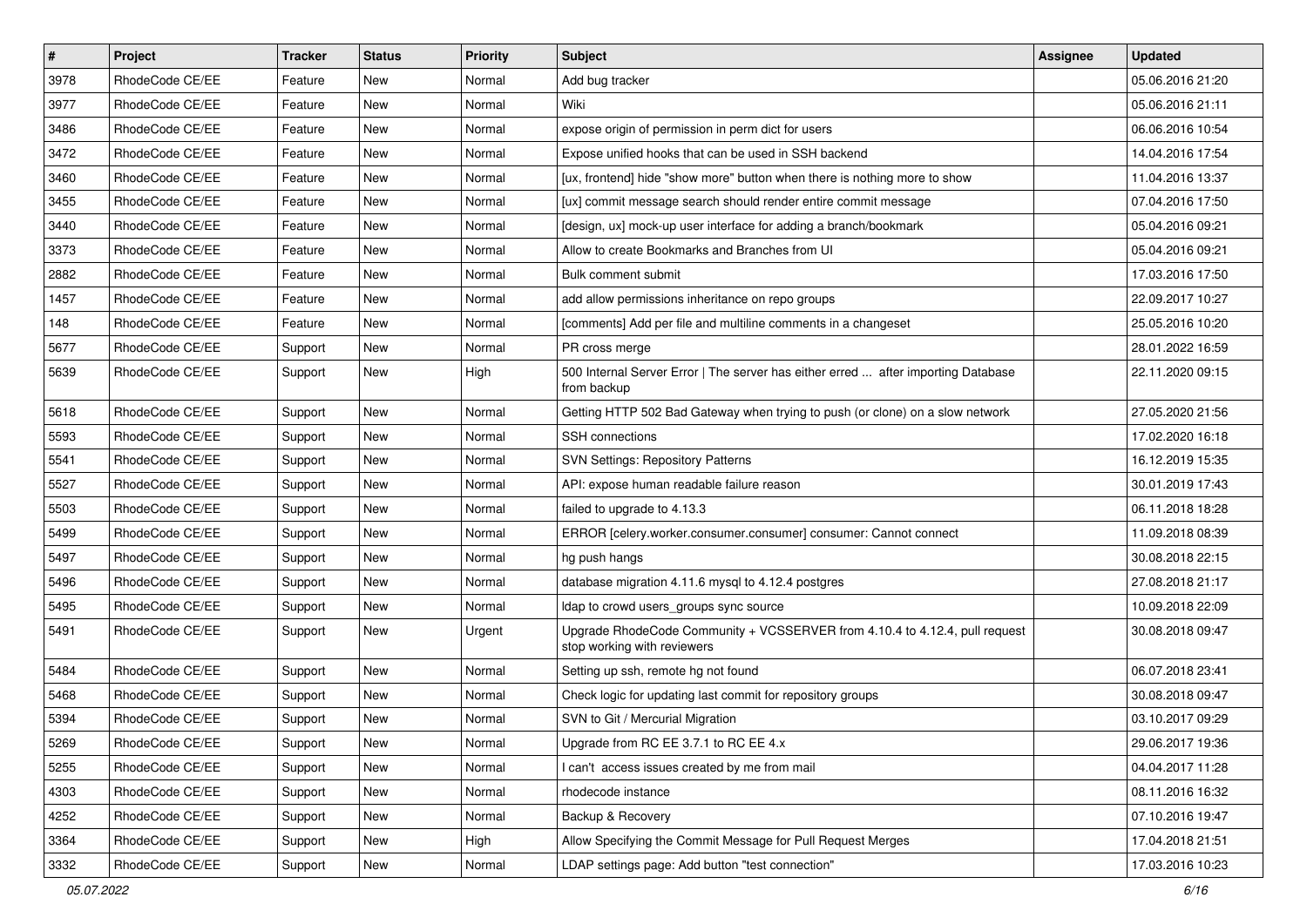| $\vert$ # | Project           | Tracker    | <b>Status</b> | <b>Priority</b> | <b>Subject</b>                                                           | Assignee                | <b>Updated</b>   |
|-----------|-------------------|------------|---------------|-----------------|--------------------------------------------------------------------------|-------------------------|------------------|
| 5404      | RhodeCode CE/EE   | Task       | New           | Normal          | Add an option to detach review rules when deleting an user               |                         | 22.11.2017 11:23 |
| 5400      | RhodeCode CE/EE   | Task       | <b>New</b>    | Normal          | User group - subgroup support                                            |                         | 06.11.2017 22:00 |
| 5270      | RhodeCode CE/EE   | Task       | New           | Normal          | Comments updates                                                         | Bartłomiej<br>Wołyńczyk | 17.04.2018 21:51 |
| 5200      | RhodeCode CE/EE   | Task       | New           | Normal          | investigate search improvements                                          |                         | 16.12.2019 16:04 |
| 4669      | RhodeCode CE/EE   | Task       | New           | Normal          | disable pytest sugar on nix-build                                        |                         | 01.12.2016 12:52 |
| 4312      | RhodeCode CE/EE   | Task       | New           | Normal          | Storage location changes                                                 |                         | 11.07.2017 13:31 |
| 4299      | RhodeCode CE/EE   | Task       | New           | Normal          | TEMPLATE repo groups                                                     |                         | 22.09.2017 10:26 |
| 4290      | RhodeCode CE/EE   | Task       | New           | Normal          | Allow to transplant the review status to merged commits                  |                         | 17.04.2018 21:50 |
| 4289      | RhodeCode CE/EE   | Task       | New           | Low             | [ce, ee] clean up pygments lexer functions + handling                    | Daniel D                | 21.10.2016 14:44 |
| 4246      | RhodeCode CE/EE   | Task       | New           | Normal          | [ce, ee, vcs, git] add tests for annotated git tags                      | Daniel D                | 13.02.2018 18:03 |
| 4234      | RhodeCode CE/EE   | Task       | New           | Normal          | prepare and test RhodeCode VM image for AWS                              | <b>Marcin Lulek</b>     | 11.07.2017 13:32 |
| 4216      | RhodeCode CE/EE   | Task       | New           | Normal          | [ux, renderers] implement consistent rendering for text fields           |                         | 06.09.2016 11:46 |
| 4197      | RhodeCode CE/EE   | Task       | New           | Normal          | [ce, ee] get list of users with their permissions to a repository        | Daniel D                | 22.09.2017 10:30 |
| 4179      | RhodeCode CE/EE   | Task       | New           | Normal          | [ce, ee] refine perms summary list                                       | Daniel D                | 14.09.2016 12:09 |
| 4163      | RhodeCode CE/EE   | Task       | New           | Normal          | [ce, ee] celery refactor + upgrade                                       |                         | 15.08.2016 12:32 |
| 4147      | RhodeCode CE/EE   | Task       | New           | Normal          | [ce, ee, docs] Events documentation                                      | Daniel D                | 15.08.2016 12:33 |
| 4120      | RhodeCode CE/EE   | Task       | New           | Normal          | [ce] replace get_repo_nodes api                                          | Daniel D                | 17.04.2018 21:49 |
| 4051      | RhodeCode CE/EE   | Task       | New           | Normal          | [ux, renderering] Consistent formatting on text fields.                  |                         | 22.09.2017 10:27 |
| 4045      | RhodeCode CE/EE   | Task       | New           | Normal          | File permissions                                                         |                         | 17.04.2018 21:49 |
| 3484      | RhodeCode CE/EE   | Task       | New           | Normal          | oauth: reduce required permissions for 3rd party                         |                         | 13.04.2016 12:33 |
| 3377      | RhodeCode CE/EE   | Task       | New           | Normal          | extra fields types extensions                                            |                         | 24.03.2016 15:23 |
| 3376      | RhodeCode CE/EE   | Task       | New           | Normal          | Repo action plugins                                                      |                         | 24.03.2016 15:21 |
| 3362      | RhodeCode CE/EE   | Task       | New           | Normal          | auth-plugins, indicate visually that plugin is turned on but NOT enabled |                         | 22.03.2016 19:03 |
| 3261      | RhodeCode CE/EE   | Task       | New           | Normal          | mousetrap.js bump to latest 1.5.X version                                |                         | 17.03.2016 12:52 |
| 3260      | RhodeCode CE/EE   | Task       | New           | Normal          | api: expose get_repo_node method                                         |                         | 17.03.2016 12:56 |
| 2944      | RhodeCode CE/EE   | Task       | New           | Normal          | Bump gunicorn to 19.4 version                                            |                         | 17.03.2016 12:58 |
| 2844      | RhodeCode CE/EE   | Task       | New           | Normal          | Update Bcrypt to a maintained version                                    |                         | 17.02.2018 20:37 |
| 5535      | RhodeCode Control | <b>Bug</b> | New           | Normal          | improper rollback on upgrade failure                                     |                         | 09.02.2019 21:12 |
| 5501      | RhodeCode Control | Bug        | New           | Normal          | rccontrol throwing rccontrol.lib.exceptions.SupervisorFailedToStart      |                         | 19.05.2022 19:32 |
| 5582      | RhodeCode Control | Feature    | New           | Normal          | Add the version number of a PR in the HTTP API                           |                         | 15.01.2020 10:45 |
| 5534      | RhodeCode Control | Feature    | New           | Normal          | extract/preload subcommand                                               |                         | 14.02.2019 14:45 |
| 5531      | RhodeCode Tools   | <b>Bug</b> | New           | Normal          | rhodecode-index: default cli opts overwrite given mapping file           |                         | 17.07.2020 17:36 |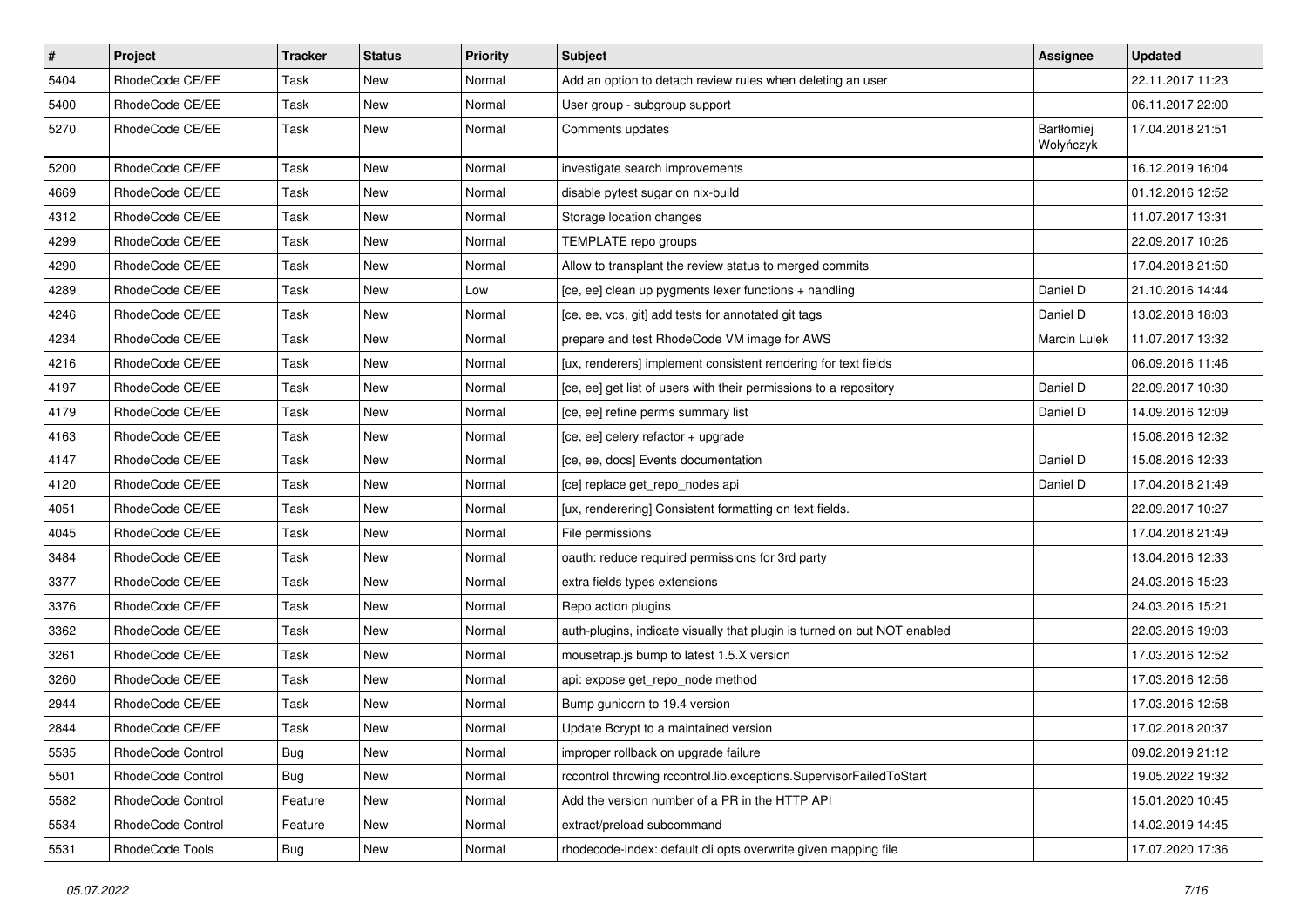| $\pmb{\#}$ | Project              | <b>Tracker</b> | <b>Status</b> | <b>Priority</b> | <b>Subject</b>                                                                                                                       | <b>Assignee</b>              | <b>Updated</b>   |
|------------|----------------------|----------------|---------------|-----------------|--------------------------------------------------------------------------------------------------------------------------------------|------------------------------|------------------|
| 5450       | RhodeCode Tools      | Bug            | New           | Normal          | rhodecode-api get license info no longer works                                                                                       |                              | 17.07.2018 15:01 |
| 3333       | RhodeCode Tools      | Task           | <b>New</b>    | Normal          | Create rhodecode-tools backup command for backup of RhodeCode Enterprise                                                             |                              | 17.03.2016 12:43 |
| 5399       | RhodeCode CE/EE      | Bug            | In Progress   | High            | Issues with Git LFS integration                                                                                                      |                              | 07.07.2019 22:21 |
| 4110       | RhodeCode CE/EE      | Bug            | In Progress   | Normal          | [ce, ee] repos can be named admin, static                                                                                            | Daniel D                     | 20.07.2016 19:51 |
| 4035       | RhodeCode CE/EE      | Bug            | In Progress   | Normal          | failed to create whoosh index                                                                                                        | Marcin<br>Kuzminski<br>[CTO] | 06.07.2016 00:04 |
| 3372       | RhodeCode CE/EE      | Bug            | In Progress   | High            | [Idap, groups] Customer gets an empty list of groups                                                                                 | Mikhail<br>Chernykh          | 08.06.2016 11:32 |
| 5316       | RhodeCode CE/EE      | Feature        | In Progress   | Normal          | UI should provide checkout URL for a SVN path                                                                                        |                              | 06.11.2017 21:59 |
| 4193       | RhodeCode CE/EE      | Feature        | In Progress   | Normal          | Improve Filter Functionality in the Change Log                                                                                       | Marcin<br>Kuzminski<br>[CTO] | 22.09.2017 10:25 |
| 3967       | RhodeCode CE/EE      | Support        | In Progress   | Normal          | Server 500 error                                                                                                                     |                              | 11.08.2016 13:39 |
| 3504       | RhodeCode CE/EE      | Task           | In Progress   | Normal          | [routing] Move static assets under a common prefix                                                                                   |                              | 19.07.2016 12:27 |
| 5533       | RhodeCode Control    | Feature        | In Progress   | Normal          | Support busybox tar                                                                                                                  |                              | 09.02.2019 22:09 |
| 5153       | Documentation        | Bug            | Resolved      | Normal          | Documentation: /tmp permissions                                                                                                      |                              | 04.01.2017 13:02 |
| 5423       | Documentation        | Support        | Resolved      | Normal          | API-Documentation for Method "create_repo_group" faulty                                                                              |                              | 22.01.2018 16:23 |
| 5408       | Documentation        | Task           | Resolved      | Low             | Upate nginx documentation for non standard SSL port                                                                                  |                              | 12.07.2018 23:21 |
| 3991       | RhodeCode Appenlight | Bug            | Resolved      | Normal          | report logs need upper margin                                                                                                        |                              | 21.06.2016 18:55 |
| 3989       | RhodeCode Appenlight | Bug            | Resolved      | Normal          | even up report spacing                                                                                                               |                              | 21.06.2016 18:55 |
| 5669       | RhodeCode CE/EE      | Bug            | Resolved      | Normal          | Mercurial commit messages doesn't show cyrillic symbols                                                                              |                              | 01.10.2021 10:39 |
| 5656       | RhodeCode CE/EE      | Bug            | Resolved      | Normal          | Error for branch permission page                                                                                                     |                              | 30.04.2021 08:53 |
| 5655       | RhodeCode CE/EE      | Bug            | Resolved      | Normal          | New public gist's id is always auto generated                                                                                        |                              | 01.07.2021 12:06 |
| 5652       | RhodeCode CE/EE      | Bug            | Resolved      | Normal          | Pull Requests: when title and descriptions contains character [] {} and () index out of<br>bound when attempting to comment/approve. |                              | 30.04.2021 08:53 |
| 5651       | RhodeCode CE/EE      | Bug            | Resolved      | Normal          | Pull requests can get stuck if the diff is too large (it was created by mistake but we<br>can't open it to delete it)                |                              | 30.04.2021 08:53 |
| 5636       | RhodeCode CE/EE      | Bug            | Resolved      | High            | Remap and Rescan 500 Internal Server Error                                                                                           |                              | 30.04.2021 08:53 |
| 5634       | RhodeCode CE/EE      | Bug            | Resolved      | Normal          | Quick Search Toolbar bugs out if pull request contains unicode double quote<br>cnaracter '                                           |                              | 12.10.2020 23:13 |
| 5633       | RhodeCode CE/EE      | <b>Bug</b>     | Resolved      | Normal          | Moderately large pull requests fail because inefficient use of reviewer_data_json<br>column in pull requests table                   |                              | 12.10.2020 23:13 |
| 5623       | RhodeCode CE/EE      | Bug            | Resolved      | Normal          | Credentials for remote repository URL leaking in Repository Header                                                                   |                              | 22.07.2020 00:47 |
| 5622       | RhodeCode CE/EE      | <b>Bug</b>     | Resolved      | High            | Upgrade from 4.18.3 to 4.19.3 broke all PRs                                                                                          |                              | 28.07.2020 16:44 |
| 5621       | RhodeCode CE/EE      | Bug            | Resolved      | Urgent          | LDAP + User Groups authentication plugin not working after upgrade to 4.19.x                                                         |                              | 15.06.2020 17:56 |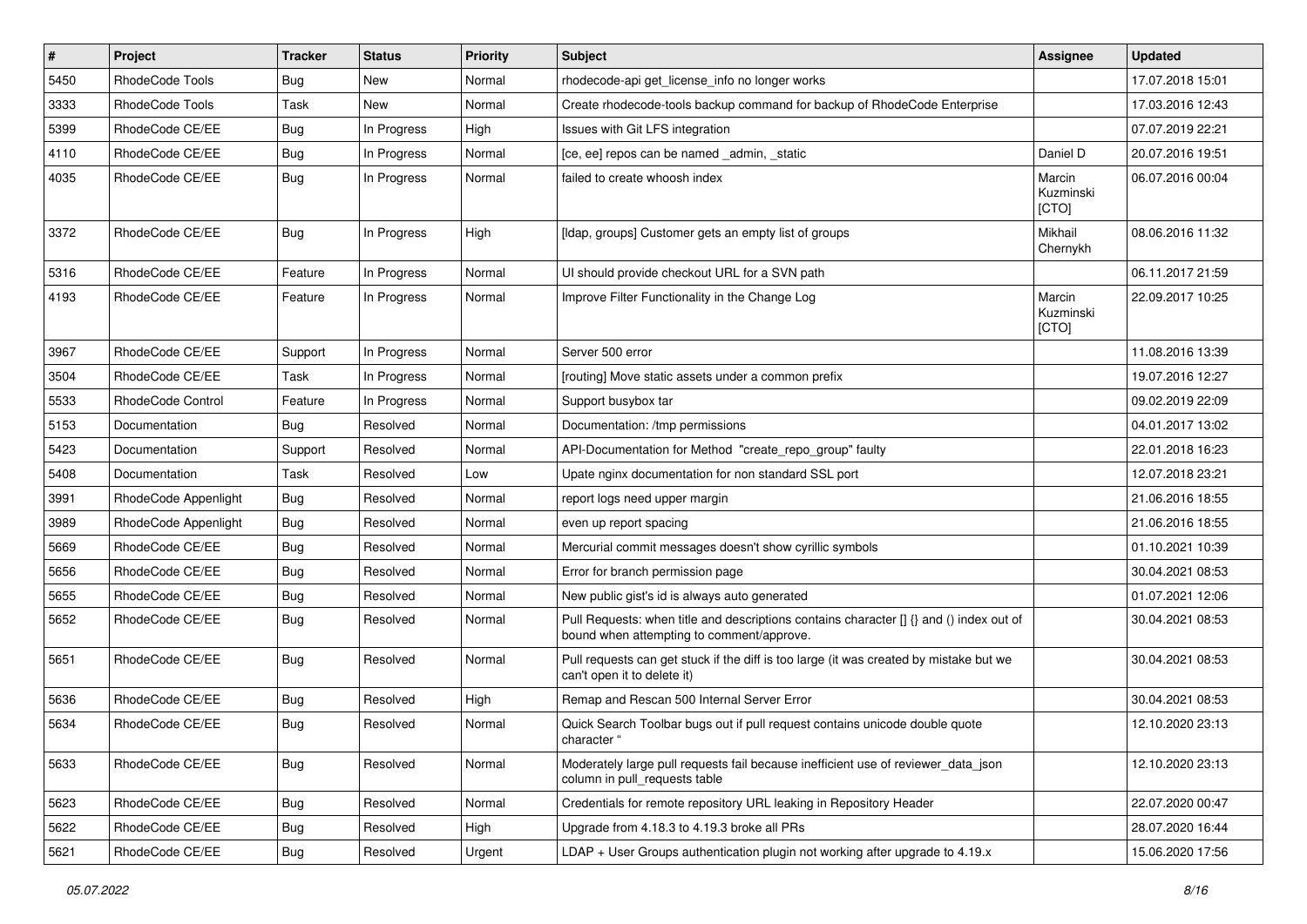| $\pmb{\#}$ | Project         | <b>Tracker</b> | <b>Status</b> | <b>Priority</b> | <b>Subject</b>                                                           | Assignee           | <b>Updated</b>   |
|------------|-----------------|----------------|---------------|-----------------|--------------------------------------------------------------------------|--------------------|------------------|
| 5620       | RhodeCode CE/EE | <b>Bug</b>     | Resolved      | Normal          | Regression of mail rendering in Thunderbird                              |                    | 15.06.2020 16:45 |
| 5619       | RhodeCode CE/EE | Bug            | Resolved      | Normal          | Setting Landing Commit to SVN Trunk results in Files tab hitting a 404   |                    | 04.06.2020 23:51 |
| 5610       | RhodeCode CE/EE | <b>Bug</b>     | Resolved      | Normal          | Files navigation looses the at= <name> marker</name>                     | Daniel D           | 03.10.2021 23:23 |
| 5608       | RhodeCode CE/EE | <b>Bug</b>     | Resolved      | High            | svn+ssh user set incorrectly                                             | Daniel D           | 31.03.2020 18:21 |
| 5606       | RhodeCode CE/EE | <b>Bug</b>     | Resolved      | High            | SVN + ssh subdirectory failure                                           | Daniel D           | 09.04.2020 03:29 |
| 5605       | RhodeCode CE/EE | <b>Bug</b>     | Resolved      | Normal          | Cannot set subversion compatibility to 1.10                              |                    | 30.03.2020 17:27 |
| 5604       | RhodeCode CE/EE | <b>Bug</b>     | Resolved      | High            | Search error on second result page                                       | Daniel D           | 30.03.2020 16:01 |
| 5599       | RhodeCode CE/EE | <b>Bug</b>     | Resolved      | Normal          | SVN navigation to trunk fails                                            | Daniel D           | 04.04.2020 11:21 |
| 5596       | RhodeCode CE/EE | Bug            | Resolved      | Normal          | Pull Request duplicated after description edit                           |                    | 14.04.2020 13:28 |
| 5594       | RhodeCode CE/EE | <b>Bug</b>     | Resolved      | Normal          | Credentials in Repository Settings for Pull requests are exposed         |                    | 28.05.2020 20:25 |
| 5587       | RhodeCode CE/EE | <b>Bug</b>     | Resolved      | Normal          | Broken metatags in 4.18.1                                                | Marcin Lulek       | 29.01.2020 11:46 |
| 5579       | RhodeCode CE/EE | <b>Bug</b>     | Resolved      | Normal          | JS bug when a commit message can be parsed as a number                   | Daniel D           | 20.01.2020 10:04 |
| 5576       | RhodeCode CE/EE | Bug            | Resolved      | High            | Hosting many repositories                                                | Craig Fairhurst    | 12.02.2020 12:55 |
| 5575       | RhodeCode CE/EE | <b>Bug</b>     | Resolved      | Low             | Filtering username containing '-' does not work in Admin audit log panel |                    | 20.01.2020 10:04 |
| 5573       | RhodeCode CE/EE | <b>Bug</b>     | Resolved      | Normal          | Wrong notification Base Url for Email-Integrations                       |                    | 16.01.2020 08:53 |
| 5571       | RhodeCode CE/EE | <b>Bug</b>     | Resolved      | Normal          | redmine does not work with firefox any more                              |                    | 25.10.2019 12:38 |
| 5569       | RhodeCode CE/EE | <b>Bug</b>     | Resolved      | Normal          | SshWrapper error                                                         |                    | 21.01.2020 02:02 |
| 5567       | RhodeCode CE/EE | <b>Bug</b>     | Resolved      | High            | Error after PR was updated                                               |                    | 20.01.2020 10:04 |
| 5561       | RhodeCode CE/EE | Bug            | Resolved      | Normal          | PR diff doesn't update when target changes                               |                    | 21.05.2020 11:53 |
| 5560       | RhodeCode CE/EE | <b>Bug</b>     | Resolved      | High            | Check all permission API function to flush caches for auth perms         |                    | 08.06.2021 23:56 |
| 5558       | RhodeCode CE/EE | <b>Bug</b>     | Resolved      | Low             | Commit compare window covers text                                        |                    | 08.07.2019 18:12 |
| 5557       | RhodeCode CE/EE | <b>Bug</b>     | Resolved      | Normal          | Consider removing slashes from the RSS feed names                        |                    | 31.10.2019 19:54 |
| 5555       | RhodeCode CE/EE | <b>Bug</b>     | Resolved      | Normal          | Making Repository Public does not update the Default User Permissions    |                    | 28.05.2020 20:26 |
| 5530       | RhodeCode CE/EE | <b>Bug</b>     | Resolved      | Normal          | Email integration has incorrect url                                      |                    | 09.02.2019 10:33 |
| 5528       | RhodeCode CE/EE | Bug            | Resolved      | High            | Empty Unicode file causes the PR to return HTTP 500                      |                    | 28.02.2019 13:52 |
| 5523       | RhodeCode CE/EE | <b>Bug</b>     | Resolved      | High            | user from AD is asked to change his password when logs in.               | Thierry<br>Wynsdau | 28.05.2020 20:28 |
| 5522       | RhodeCode CE/EE | <b>Bug</b>     | Resolved      | Low             | vcsserver fails when url contains extra "/"                              |                    | 28.02.2019 13:52 |
| 5521       | RhodeCode CE/EE | <b>Bug</b>     | Resolved      | Normal          | Proxing SVN http requests does not work when using prefix for rhodecode. |                    | 28.02.2019 13:52 |
| 5518       | RhodeCode CE/EE | <b>Bug</b>     | Resolved      | Normal          | Zero-sized files in /rhodecode/config/rcextensions/examples              |                    | 21.01.2020 02:18 |
| 5517       | RhodeCode CE/EE | <b>Bug</b>     | Resolved      | Urgent          | Problem with upgrading to Community-4.15                                 |                    | 11.12.2018 06:32 |
| 5515       | RhodeCode CE/EE | <b>Bug</b>     | Resolved      | Normal          | PR default reviewer is incorrect                                         |                    | 28.02.2019 13:52 |
| 5513       | RhodeCode CE/EE | Bug            | Resolved      | High            | Gist: GitHub flavoured markdown gist creation fails                      |                    | 07.07.2019 22:21 |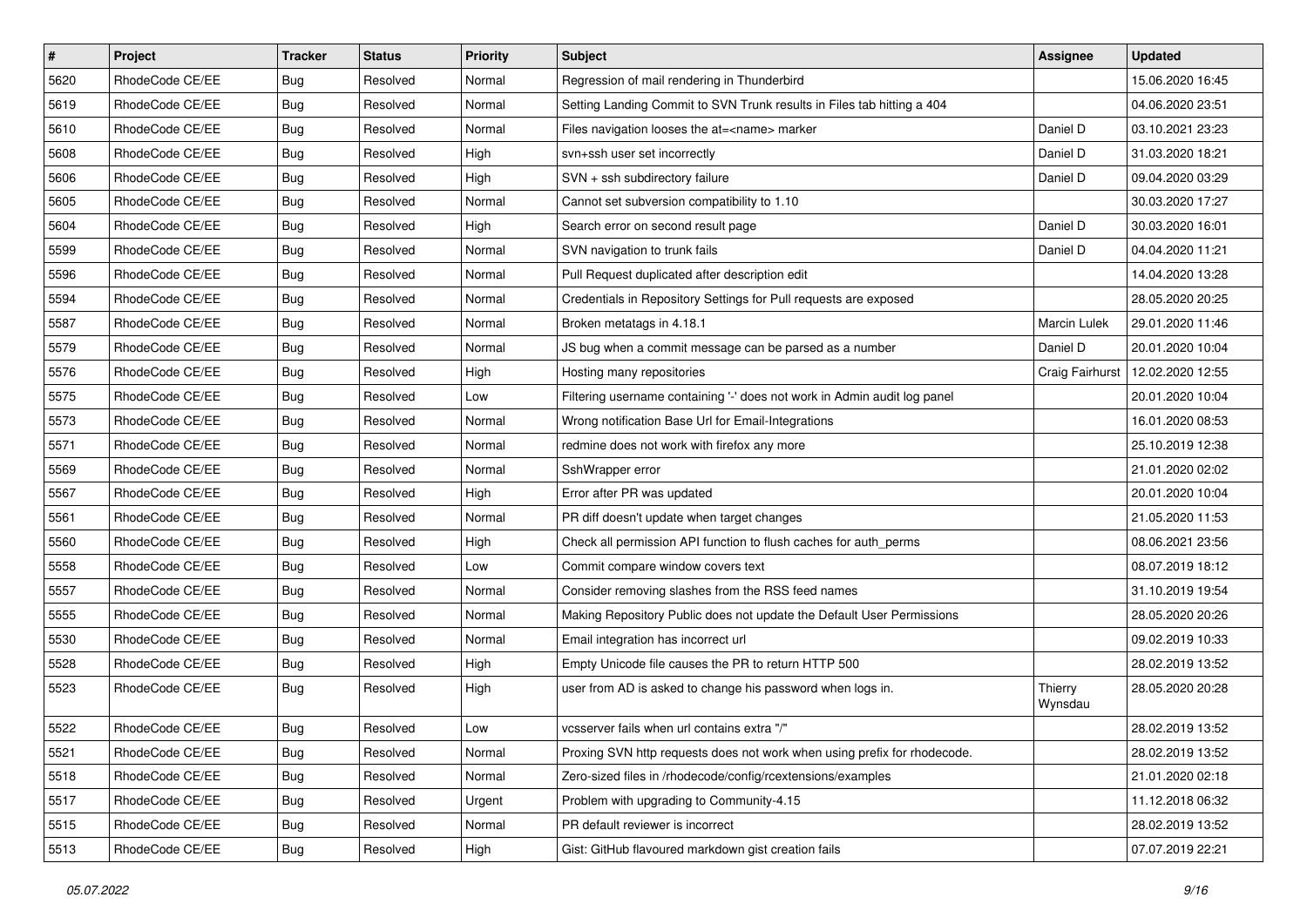| $\vert$ # | Project         | <b>Tracker</b> | <b>Status</b> | Priority  | <b>Subject</b>                                                                          | <b>Assignee</b>    | <b>Updated</b>   |
|-----------|-----------------|----------------|---------------|-----------|-----------------------------------------------------------------------------------------|--------------------|------------------|
| 5507      | RhodeCode CE/EE | Bug            | Resolved      | Normal    | Markdown rendering needs improvement                                                    |                    | 15.08.2019 15:40 |
| 5505      | RhodeCode CE/EE | Bug            | Resolved      | Normal    | Notification emails from RhodeCode is garbled in Outlook 2016 web client                |                    | 07.12.2018 09:49 |
| 5502      | RhodeCode CE/EE | Bug            | Resolved      | High      | 500 error when using multiple custom branch permissions                                 |                    | 07.12.2018 09:49 |
| 5490      | RhodeCode CE/EE | Bug            | Resolved      | Normal    | Changes to repo group permissions via API are not audit logged                          |                    | 28.02.2019 13:52 |
| 5489      | RhodeCode CE/EE | Bug            | Resolved      | High      | grant_user_permission_to_repo_group API call fails to set permissions on child<br>repos |                    | 11.07.2018 09:57 |
| 5482      | RhodeCode CE/EE | Bug            | Resolved      | Normal    | Changing a repo's 'Remote pull uri' in its Settings fails with 'No repo type specified' |                    | 31.10.2018 08:37 |
| 5461      | RhodeCode CE/EE | Bug            | Resolved      | Normal    | Changes to user group permissions via API are not audit logged                          |                    | 30.08.2018 09:47 |
| 5457      | RhodeCode CE/EE | <b>Bug</b>     | Resolved      | Normal    | Internal server error on full-text search settings page with Elasticsearch              |                    | 16.04.2018 09:08 |
| 5444      | RhodeCode CE/EE | Bug            | Resolved      | Normal    | Error while creating a pull request on a Mercurial repository                           |                    | 17.04.2018 22:29 |
| 5436      | RhodeCode CE/EE | Bug            | Resolved      | High      | Unable To Open Pull Request in 4.11.2                                                   |                    | 14.02.2018 11:14 |
| 5434      | RhodeCode CE/EE | Bug            | Resolved      | Immediate | Locale problem                                                                          |                    | 01.10.2021 09:51 |
| 5433      | RhodeCode CE/EE | <b>Bug</b>     | Resolved      | High      | RhodeCode Community 4.11 doesn't handle HG largefiles extension                         |                    | 01.02.2018 20:08 |
| 5412      | RhodeCode CE/EE | Bug            | Resolved      | Normal    | Webhook for "pullrequest commented" event returns incomplete data                       |                    | 27.02.2018 18:00 |
| 5381      | RhodeCode CE/EE | Bug            | Resolved      | Normal    | Email integration changeset links invalid                                               |                    | 06.09.2017 12:29 |
| 5380      | RhodeCode CE/EE | Bug            | Resolved      | Normal    | repo commits pageintion error                                                           |                    | 06.09.2017 19:16 |
| 5379      | RhodeCode CE/EE | Bug            | Resolved      | Normal    | Journal RSS feed errors                                                                 |                    | 01.09.2017 16:40 |
| 5376      | RhodeCode CE/EE | <b>Bug</b>     | Resolved      | Normal    | error: pretxnchangegroup.acl hook failed: acl: user "" denied on branch "default"       |                    | 16.08.2017 19:45 |
| 5337      | RhodeCode CE/EE | Bug            | Resolved      | Normal    | Possible memory leak after few Git Pull Requests                                        |                    | 08.08.2017 13:08 |
| 5304      | RhodeCode CE/EE | Bug            | Resolved      | Normal    | Email template not correct                                                              |                    | 31.10.2018 08:36 |
| 5297      | RhodeCode CE/EE | Bug            | Resolved      | Normal    | Locale fails on a SuSE system                                                           |                    | 31.10.2018 08:36 |
| 5277      | RhodeCode CE/EE | <b>Bug</b>     | Resolved      | Normal    | table id=user_list_table - Ajax error                                                   |                    | 13.04.2017 01:04 |
| 5266      | RhodeCode CE/EE | Bug            | Resolved      | Normal    | Validate if changes in target branches get's propagated on Pull request updates         |                    | 05.04.2017 18:10 |
| 5259      | RhodeCode CE/EE | Bug            | Resolved      | Normal    | user-journal storage changes                                                            |                    | 12.04.2017 00:04 |
| 5213      | RhodeCode CE/EE | <b>Bug</b>     | Resolved      | Normal    | Fixing Apache Proxy timeout issues                                                      |                    | 14.02.2017 09:44 |
| 5210      | RhodeCode CE/EE | Bug            | Resolved      | Normal    | webook problems                                                                         |                    | 13.02.2017 19:43 |
| 5164      | RhodeCode CE/EE | Bug            | Resolved      | Normal    | non-web calls are leaking session objects                                               |                    | 13.01.2017 01:30 |
| 4676      | RhodeCode CE/EE | <b>Bug</b>     | Resolved      | Normal    | Some admin passwords can make installation fail                                         |                    | 16.12.2016 16:16 |
| 4675      | RhodeCode CE/EE | <b>Bug</b>     | Resolved      | Normal    | Disk free inodes are displayed incorrectly                                              |                    | 13.12.2016 22:41 |
| 4306      | RhodeCode CE/EE | Bug            | Resolved      | Normal    | Issue to push file with character # on a SVN                                            |                    | 03.04.2017 16:44 |
| 4304      | RhodeCode CE/EE | Bug            | Resolved      | High      | Search: Internal Server Error                                                           |                    | 26.11.2016 16:26 |
| 4296      | RhodeCode CE/EE | <b>Bug</b>     | Resolved      | Normal    | [ee] Can not create pull requests with reviewers.                                       | Daniel D           | 07.11.2016 21:17 |
| 4279      | RhodeCode CE/EE | Bug            | Resolved      | Normal    | re-captcha validation is broken                                                         | Martin<br>Bornhold | 26.10.2016 22:27 |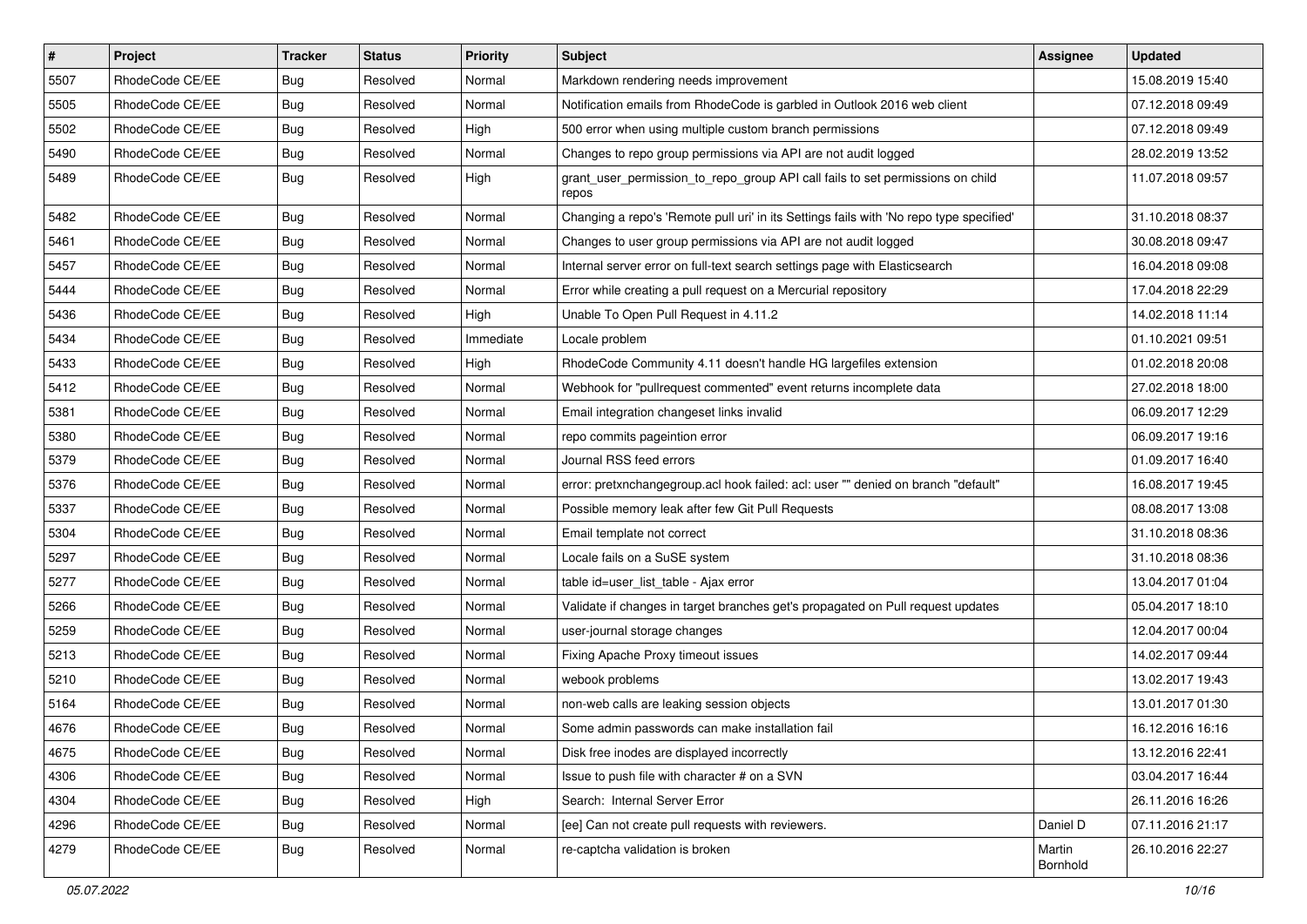| $\sharp$ | Project         | <b>Tracker</b> | <b>Status</b> | <b>Priority</b> | <b>Subject</b>                                                                                                       | <b>Assignee</b>              | <b>Updated</b>   |
|----------|-----------------|----------------|---------------|-----------------|----------------------------------------------------------------------------------------------------------------------|------------------------------|------------------|
| 4278     | RhodeCode CE/EE | Bug            | Resolved      | Normal          | [admin] Clicking the save button in admin -> settings -> issue tracker leads to<br>exception if no patterns entered. | Daniel D                     | 18.10.2016 13:38 |
| 4277     | RhodeCode CE/EE | Bug            | Resolved      | Normal          | [frontend] System info page does not work correctly in safari.                                                       | Martin<br>Bornhold           | 04.11.2016 12:08 |
| 4276     | RhodeCode CE/EE | Bug            | Resolved      | Normal          | System info page uses mercurial/git versions from RhodeCode instead of VCSServer                                     | Marcin<br>Kuzminski<br>[CTO] | 14.11.2016 21:19 |
| 4274     | RhodeCode CE/EE | Bug            | Resolved      | Normal          | 500 error when push big objects                                                                                      |                              | 13.02.2017 19:53 |
| 4273     | RhodeCode CE/EE | Bug            | Resolved      | Urgent          | GIT executable not seen by vcsserver                                                                                 | Martin<br>Bornhold           | 13.10.2016 15:45 |
| 4271     | RhodeCode CE/EE | Bug            | Resolved      | Normal          | Browsing new repository groups via SVN issue                                                                         | Martin<br>Bornhold           | 19.10.2016 11:11 |
| 4268     | RhodeCode CE/EE | Bug            | Resolved      | High            | [ee] default reviewers from changed lines is returning wrong values                                                  | Daniel D                     | 06.10.2016 14:35 |
| 4266     | RhodeCode CE/EE | Bug            | Resolved      | Normal          | Error 500 on integrations page after setting up Webhook                                                              |                              | 17.10.2016 15:35 |
| 4254     | RhodeCode CE/EE | Bug            | Resolved      | Normal          | [frontend] 500 Internal Server Error with i18n-ed pages                                                              | Lisa Quatmann                | 30.09.2016 14:38 |
| 4250     | RhodeCode CE/EE | Bug            | Resolved      | Normal          | Adding a reviewer into existing PR doesn't set a reason.                                                             | Marcin<br>Kuzminski<br>[CTO] | 07.10.2016 20:05 |
| 4247     | RhodeCode CE/EE | Bug            | Resolved      | Normal          | [vcs] Using current time as timestamp during archive creating leads to changing<br>hashes                            | Martin<br>Bornhold           | 28.09.2016 12:07 |
| 4233     | RhodeCode CE/EE | Bug            | Resolved      | High            | slack, git push problem                                                                                              | Daniel D                     | 26.09.2016 11:56 |
| 4224     | RhodeCode CE/EE | Bug            | Resolved      | Normal          | [docs] update docs re: removing old instances when switching editions                                                | Lisa Quatmann                | 11.10.2016 15:36 |
| 4223     | RhodeCode CE/EE | Bug            | Resolved      | High            | [git, tags] annotated tags not appearing in UI                                                                       | Daniel D                     | 12.09.2016 06:12 |
| 4206     | RhodeCode CE/EE | Bug            | Resolved      | High            | Error creating SVN groups                                                                                            |                              | 15.09.2016 13:24 |
| 4199     | RhodeCode CE/EE | Bug            | Resolved      | High            | investigate: ongoing SSL problems when switching to 4.X from 3.X                                                     | Johannes<br>Bornhold         | 15.09.2016 13:14 |
| 4184     | RhodeCode CE/EE | Bug            | Resolved      | High            | fix content INT overflow bug                                                                                         | Marcin<br>Kuzminski<br>[CTO] | 23.08.2016 10:31 |
| 4178     | RhodeCode CE/EE | Bug            | Resolved      | Normal          | RhodeCode EE OVA VM wont run on a ESX 6.0 host                                                                       | Marcin<br>Kuzminski<br>[CTO] | 15.09.2016 13:25 |
| 4173     | RhodeCode CE/EE | Bug            | Resolved      | Urgent          | [ce, ee] mysql recycle pool timeout not working                                                                      | Daniel D                     | 16.08.2016 22:02 |
| 4166     | RhodeCode CE/EE | Bug            | Resolved      | Urgent          | [ce] Rhodecode crashing after MySQL error                                                                            |                              | 23.08.2016 23:35 |
| 4155     | RhodeCode CE/EE | <b>Bug</b>     | Resolved      | Low             | Date of Last Change is not displayed correctly                                                                       | Marcin<br>Kuzminski<br>[CTO] | 21.01.2020 02:20 |
| 4121     | RhodeCode CE/EE | Bug            | Resolved      | Normal          | [ce, ee] server announcement has extra margin                                                                        | Lisa Quatmann                | 26.09.2016 14:00 |
| 4091     | RhodeCode CE/EE | <b>Bug</b>     | Resolved      | Normal          | [ce, ee] Redmine integration blocks for 30 seconds if redmine server not available                                   | Daniel D                     | 15.07.2016 12:26 |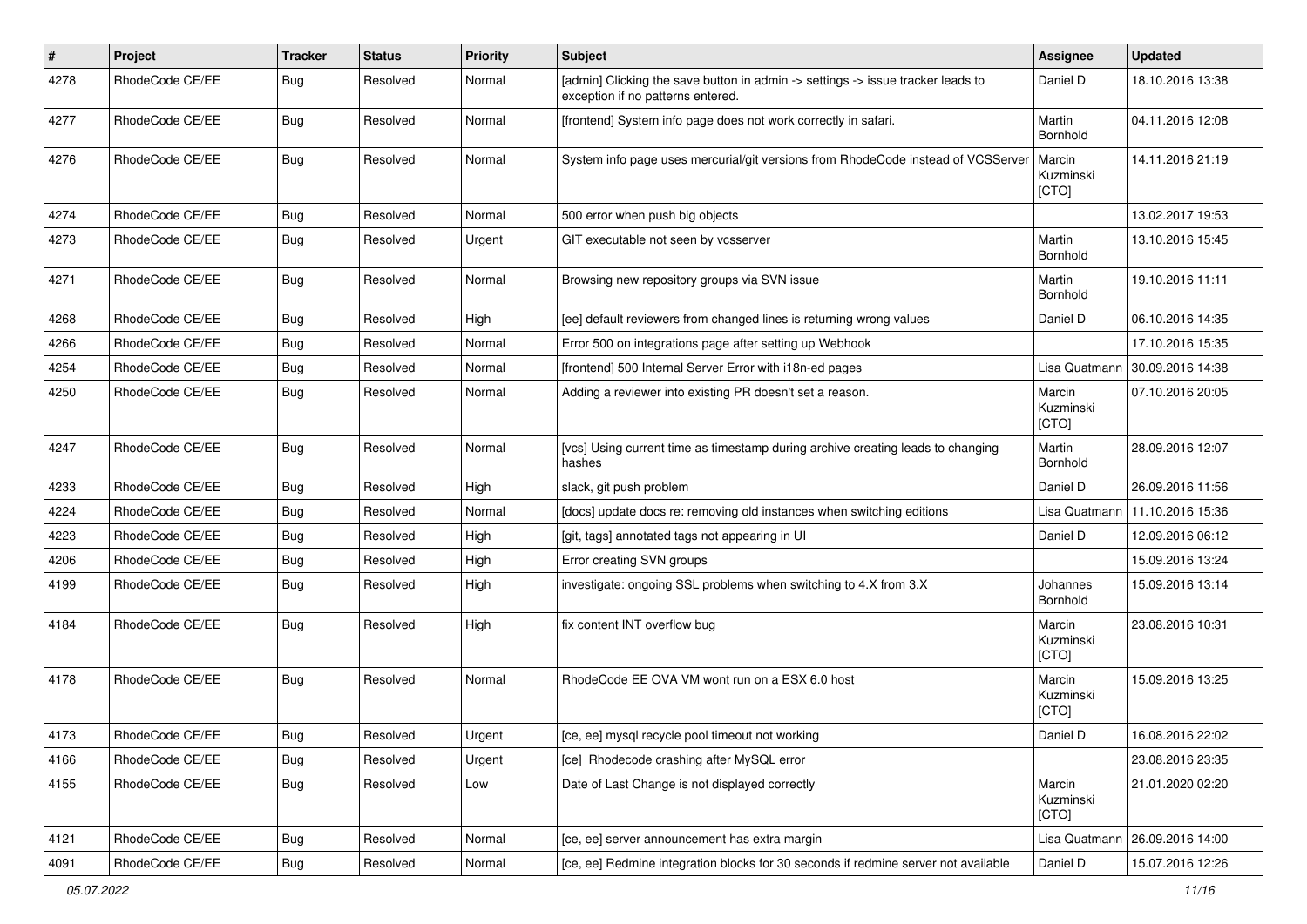| #    | Project         | <b>Tracker</b> | <b>Status</b> | <b>Priority</b> | <b>Subject</b>                                                                                 | <b>Assignee</b>              | <b>Updated</b>   |
|------|-----------------|----------------|---------------|-----------------|------------------------------------------------------------------------------------------------|------------------------------|------------------|
| 4090 | RhodeCode CE/EE | Bug            | Resolved      | Normal          | test ticket                                                                                    |                              | 09.03.2021 20:39 |
| 4089 | RhodeCode CE/EE | Bug            | Resolved      | Normal          | svn repository does not exist                                                                  |                              | 12.06.2018 12:29 |
| 4065 | RhodeCode CE/EE | Bug            | Resolved      | Normal          | [ux, login] 404 on login after comment attempt                                                 | Marcin<br>Kuzminski<br>[CTO] | 04.07.2016 00:40 |
| 4036 | RhodeCode CE/EE | Bug            | Resolved      | Normal          | encrypted clone_uri can throw unicodeerror after key change                                    | Marcin<br>Kuzminski<br>[CTO] | 27.06.2016 19:38 |
| 3971 | RhodeCode CE/EE | Bug            | Resolved      | Normal          | [ce, vcs] Merge requests/Pull requests failing due to rebase problem                           | Johannes<br>Bornhold         | 19.07.2016 15:54 |
| 3950 | RhodeCode CE/EE | Bug            | Resolved      | Normal          | [ce, ee] trying to merge pr against a deleted branch/bookmark breaks the pr page               | Martin<br>Bornhold           | 27.10.2016 16:12 |
| 3555 | RhodeCode CE/EE | Bug            | Resolved      | Normal          | Then disabled repo location change the panel should explicitly state that it's disabled        |                              | 25.04.2016 10:34 |
| 3549 | RhodeCode CE/EE | Bug            | Resolved      | Normal          | [4.0.0 regression], file source links use last commit id instead of current commit id          | Marcin<br>Kuzminski<br>[CTO] | 21.04.2016 16:10 |
| 3488 | RhodeCode CE/EE | Bug            | Resolved      | Normal          | [frontend, styling] update icon font                                                           | Lisa Quatmann                | 04.10.2016 13:27 |
| 3357 | RhodeCode CE/EE | <b>Bug</b>     | Resolved      | Normal          | switch to sometimes fails to load files metadata                                               |                              | 30.03.2016 10:56 |
| 2264 | RhodeCode CE/EE | <b>Bug</b>     | Resolved      | Normal          | New user password change doesn't actually require a password change.                           |                              | 12.08.2016 16:01 |
| 1404 | RhodeCode CE/EE | Bug            | Resolved      | Normal          | clone of really huge git repo (4gb) causes pyro to explode                                     |                              | 07.02.2017 14:52 |
| 5643 | RhodeCode CE/EE | Feature        | Resolved      | Low             | jump to bottom of review                                                                       |                              | 30.04.2021 08:53 |
| 5642 | RhodeCode CE/EE | Feature        | Resolved      | Normal          | pull request version column in commit list                                                     |                              | 30.04.2021 08:53 |
| 5635 | RhodeCode CE/EE | Feature        | Resolved      | Normal          | Remember column sorted by of the "Pull Requests You Participate In" table                      |                              | 30.11.2020 22:30 |
| 5615 | RhodeCode CE/EE | Feature        | Resolved      | Normal          | Misleading message in PR diff view "File was deleted in this version"                          | Daniel D                     | 23.04.2020 17:40 |
| 5614 | RhodeCode CE/EE | Feature        | Resolved      | Normal          | Show context function name in hg diffs                                                         |                              | 23.04.2020 13:43 |
| 5611 | RhodeCode CE/EE | Feature        | Resolved      | Normal          | Add information "is the pull request up to date?" in the PR page                               |                              | 03.10.2021 23:24 |
| 5603 | RhodeCode CE/EE | Feature        | Resolved      | Normal          | Code search - highlight matching search terms                                                  |                              | 30.03.2020 11:16 |
| 5602 | RhodeCode CE/EE | Feature        | Resolved      | Normal          | Copy full path only copies partial                                                             | Daniel D                     | 30.03.2020 16:04 |
| 5601 | RhodeCode CE/EE | Feature        | Resolved      | Normal          | Default navigation should be by branch name not commit id                                      |                              | 04.06.2020 23:51 |
| 5585 | RhodeCode CE/EE | Feature        | Resolved      | Normal          | Minimize downtime on rccontrol upgrade                                                         |                              | 27.03.2020 09:45 |
| 5583 | RhodeCode CE/EE | Feature        | Resolved      | Normal          | rcextensions hook for pull request comment                                                     |                              | 23.04.2020 13:42 |
| 5581 | RhodeCode CE/EE | Feature        | Resolved      | Normal          | expose `send_email` option in the HTTP API, for `comment_commit` and<br>`comment_pull_request` | Daniel D                     | 29.01.2020 11:46 |
| 5574 | RhodeCode CE/EE | Feature        | Resolved      | Normal          | hg: Information for external hooks                                                             |                              | 30.07.2020 15:40 |
| 5536 | RhodeCode CE/EE | Feature        | Resolved      | Low             | Ability to disable server-side SSH key generation                                              |                              | 28.02.2019 13:52 |
| 5520 | RhodeCode CE/EE | Feature        | Resolved      | Normal          | Show the head commits shas when the merge is prevented due to multiple heads                   |                              | 28.02.2019 13:52 |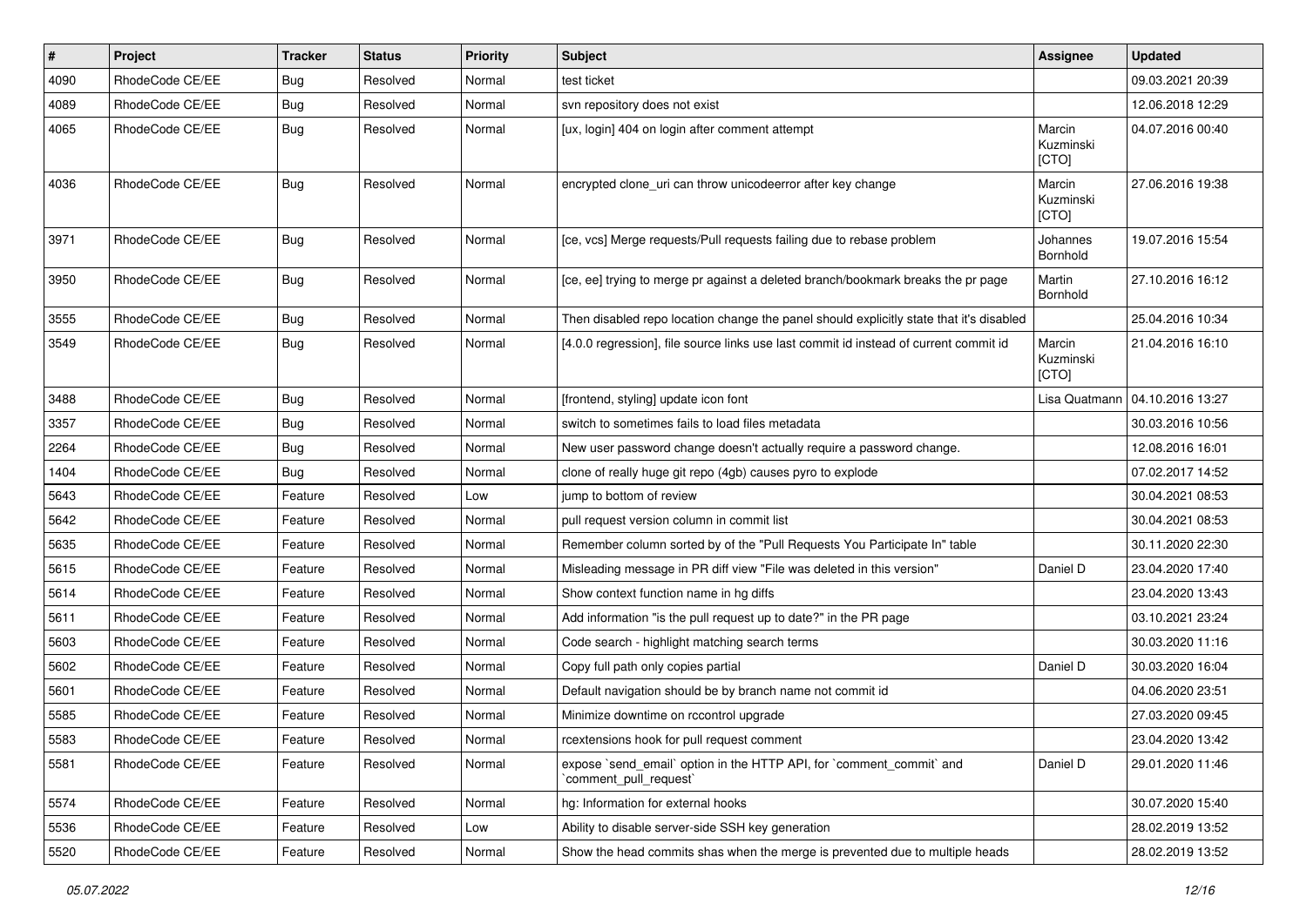| $\vert$ # | <b>Project</b>  | <b>Tracker</b> | <b>Status</b> | <b>Priority</b> | <b>Subject</b>                                                                                                                    | Assignee                     | <b>Updated</b>   |
|-----------|-----------------|----------------|---------------|-----------------|-----------------------------------------------------------------------------------------------------------------------------------|------------------------------|------------------|
| 5469      | RhodeCode CE/EE | Feature        | Resolved      | Normal          | elastisearch > 2.x not supported?                                                                                                 |                              | 21.01.2020 02:19 |
| 5442      | RhodeCode CE/EE | Feature        | Resolved      | Low             | Preview of Jupyter notebooks                                                                                                      | Marcin<br>Kuzminski<br>[CTO] | 16.01.2019 16:33 |
| 5396      | RhodeCode CE/EE | Feature        | Resolved      | Normal          | Merge state with shadow repo should be created during pull request                                                                |                              | 12.10.2017 21:57 |
| 5368      | RhodeCode CE/EE | Feature        | Resolved      | Normal          | Mercurial: Close branch before merging it                                                                                         | Mathieu Cantin               | 21.01.2020 02:11 |
| 5321      | RhodeCode CE/EE | Feature        | Resolved      | Normal          | Audit logs                                                                                                                        |                              | 21.06.2017 12:49 |
| 5272      | RhodeCode CE/EE | Feature        | Resolved      | Normal          | Pull Request checklist                                                                                                            |                              | 21.01.2020 02:09 |
| 5187      | RhodeCode CE/EE | Feature        | Resolved      | Normal          | changelog dynamic loading of commits                                                                                              |                              | 12.06.2018 12:31 |
| 4267      | RhodeCode CE/EE | Feature        | Resolved      | Normal          | [ce, ee] jira tracker integration wildcard project key support                                                                    | Daniel D                     | 10.10.2016 20:13 |
| 4225      | RhodeCode CE/EE | Feature        | Resolved      | Normal          | [ce, ee] repo group integrations cascade to child repo groups                                                                     | Daniel D                     | 14.09.2016 11:12 |
| 4219      | RhodeCode CE/EE | Feature        | Resolved      | Normal          | [ce, ee] Add mandatory reviewers for pull requests                                                                                | Marcin<br>Kuzminski<br>[CTO] | 20.06.2017 15:23 |
| 4211      | RhodeCode CE/EE | Feature        | Resolved      | Normal          | [ce, ee] increase webhook flexibility                                                                                             | Marcin<br>Kuzminski<br>[CTO] | 20.06.2022 10:55 |
| 4207      | RhodeCode CE/EE | Feature        | Resolved      | Normal          | Support for obsolescence markers in changelog UI                                                                                  |                              | 19.05.2017 16:14 |
| 4192      | RhodeCode CE/EE | Feature        | Resolved      | Normal          | [ce, ee] slack/hipchat integrations group commits by branch pushed                                                                |                              | 09.09.2016 19:01 |
| 4183      | RhodeCode CE/EE | Feature        | Resolved      | Normal          | Different roles for PR reviewers                                                                                                  | Daniel D                     | 12.10.2020 23:13 |
| 4175      | RhodeCode CE/EE | Feature        | Resolved      | Normal          | [ce, ee] repo group integrations                                                                                                  | Daniel D                     | 16.08.2016 20:00 |
| 4044      | RhodeCode CE/EE | Feature        | Resolved      | Normal          | <b>Branch permissions</b>                                                                                                         |                              | 30.08.2018 09:48 |
| 3999      | RhodeCode CE/EE | Feature        | Resolved      | Normal          | Add `send account information` to user creation page                                                                              |                              | 28.06.2016 15:22 |
| 3981      | RhodeCode CE/EE | Feature        | Resolved      | Normal          | Add cloud hosting like Gitlab, GitHub                                                                                             |                              | 02.03.2020 09:14 |
| 2817      | RhodeCode CE/EE | Feature        | Resolved      | Normal          | Make largefiles downloadable from the interface                                                                                   |                              | 27.03.2017 14:04 |
| 1131      | RhodeCode CE/EE | Feature        | Resolved      | Normal          | Implement default reviewers for code review                                                                                       | Daniel D                     | 21.09.2016 18:28 |
| 1055      | RhodeCode CE/EE | Feature        | Resolved      | Normal          | [pr, vcs] Expose the shadow repository of a pull request                                                                          | Martin<br>Bornhold           | 26.10.2016 10:33 |
| 5609      | RhodeCode CE/EE | Support        | Resolved      | Normal          | Change git diff algorithm                                                                                                         |                              | 31.03.2020 22:08 |
| 5554      | RhodeCode CE/EE | Support        | Resolved      | Normal          | How to increase number of commits shown in pagination on dashboard and<br>changelog                                               |                              | 21.01.2020 02:08 |
| 5546      | RhodeCode CE/EE | Support        | Resolved      | Normal          | experiments with mercurial 4.9                                                                                                    |                              | 26.03.2019 09:23 |
| 5544      | RhodeCode CE/EE | Support        | Resolved      | Normal          | Use of authentication token with LDAP account results in account lockout when max<br>bad password attempts are configured in LDAP |                              | 27.02.2019 10:09 |
| 5516      | RhodeCode CE/EE | Support        | Resolved      | High            | Cannot log into RhodeCode                                                                                                         | Thierry<br>Wynsdau           | 28.05.2020 20:28 |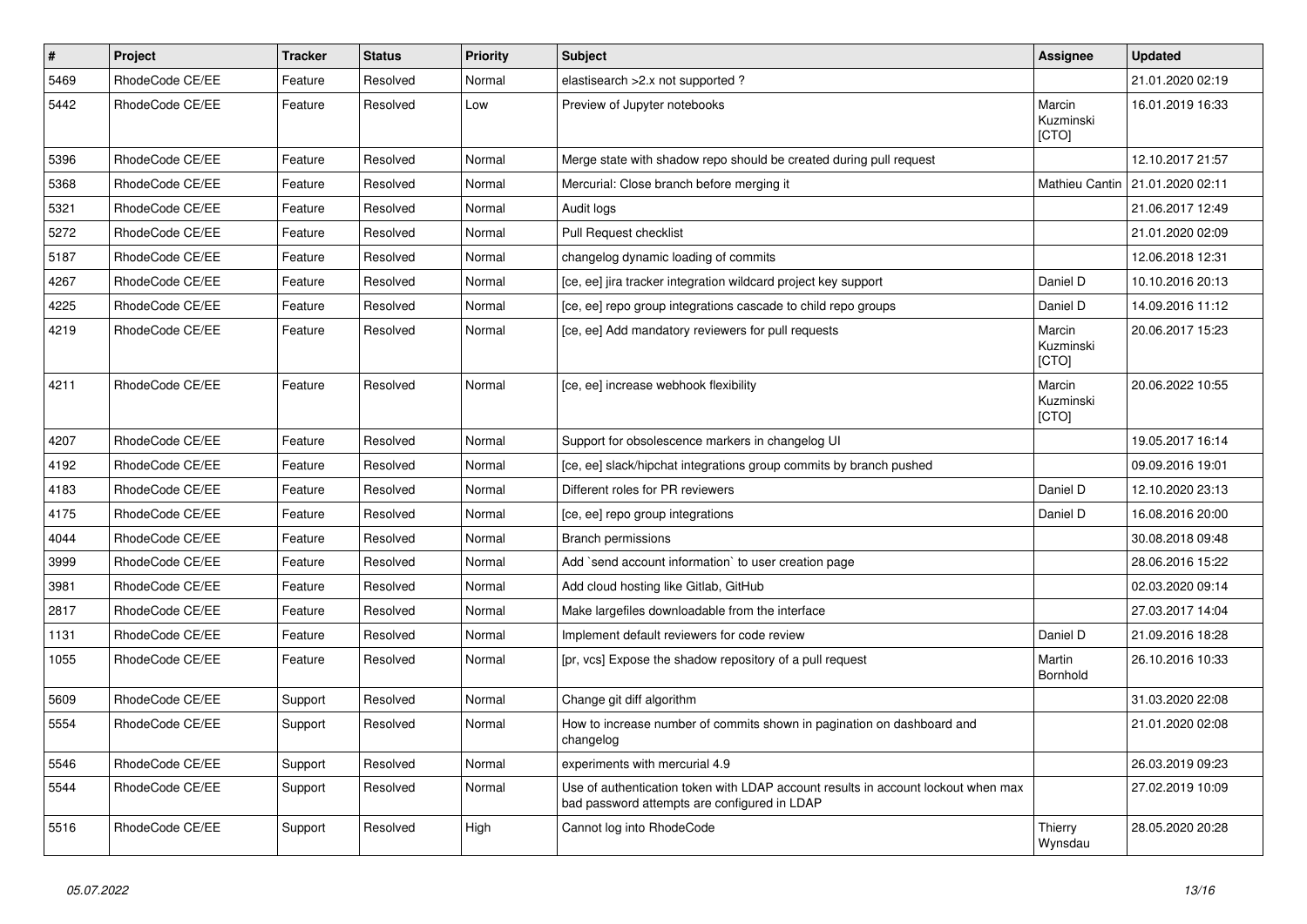| $\pmb{\#}$ | <b>Project</b>  | <b>Tracker</b> | <b>Status</b> | <b>Priority</b> | <b>Subject</b>                                                                                     | <b>Assignee</b>                     | <b>Updated</b>   |
|------------|-----------------|----------------|---------------|-----------------|----------------------------------------------------------------------------------------------------|-------------------------------------|------------------|
| 5395       | RhodeCode CE/EE | Support        | Resolved      | Normal          | Svn protocols and performance                                                                      |                                     | 04.04.2019 18:08 |
| 5375       | RhodeCode CE/EE | Support        | Resolved      | Normal          | How do I configure "Go to" to just search repository names?                                        |                                     | 16.08.2017 18:00 |
| 4677       | RhodeCode CE/EE | Support        | Resolved      | High            | API get repo refs not working?                                                                     |                                     | 19.12.2016 11:46 |
| 4269       | RhodeCode CE/EE | Support        | Resolved      | Normal          | Allow flash messages to be permanently surpressed                                                  | Marcin Lulek                        | 14.10.2016 12:46 |
| 4244       | RhodeCode CE/EE | Support        | Resolved      | Normal          | mod day syn template error when using auth realm with spaces in it                                 | Martin<br>Bornhold                  | 28.09.2016 12:07 |
| 4243       | RhodeCode CE/EE | Support        | Resolved      | High            | Gist visibility update?                                                                            | Martin<br>Bornhold                  | 27.09.2016 06:40 |
| 4227       | RhodeCode CE/EE | Support        | Resolved      | Normal          | VBScript files detected as text/plain - no syntax highlighting                                     |                                     | 14.09.2016 22:38 |
| 4081       | RhodeCode CE/EE | Support        | Resolved      | Normal          | Receiving server 500 error when trying to clone repo from windows client using<br>eclipse          |                                     | 12.07.2016 14:30 |
| 5537       | RhodeCode CE/EE | Task           | Resolved      | Normal          | Add owner to create pull request API                                                               |                                     | 28.02.2019 13:52 |
| 5391       | RhodeCode CE/EE | Task           | Resolved      | High            | Secure Email change                                                                                |                                     | 17.04.2018 21:50 |
| 5386       | RhodeCode CE/EE | Task           | Resolved      | Normal          | Increase security for Email Change                                                                 | Marcin<br>Kuzminski<br><b>[CTO]</b> | 17.02.2018 17:29 |
| 5343       | RhodeCode CE/EE | Task           | Resolved      | Normal          | SSH key management and SSH support                                                                 |                                     | 18.08.2017 23:50 |
| 5326       | RhodeCode CE/EE | Task           | Resolved      | Normal          | Public usergroup profile                                                                           | <b>Bartłomiej</b><br>Wołyńczyk      | 22.02.2018 15:44 |
| 5265       | RhodeCode CE/EE | Task           | Resolved      | Normal          | Enable phases support                                                                              |                                     | 11.05.2017 11:10 |
| 5235       | RhodeCode CE/EE | Task           | Resolved      | Normal          | relative image support                                                                             |                                     | 10.03.2017 23:37 |
| 5229       | RhodeCode CE/EE | Task           | Resolved      | Normal          | add support for https://clipboardjs.com/                                                           |                                     | 21.01.2020 02:19 |
| 5225       | RhodeCode CE/EE | Task           | Resolved      | Normal          | add tag of author/contribitor to comments                                                          |                                     | 11.05.2017 11:10 |
| 5221       | RhodeCode CE/EE | Task           | Resolved      | Normal          | Missing comment type in emails                                                                     |                                     | 19.02.2017 21:46 |
| 5207       | RhodeCode CE/EE | Task           | Resolved      | Low             | Release 4.6.1                                                                                      |                                     | 13.02.2017 18:04 |
| 5203       | RhodeCode CE/EE | Task           | Resolved      | Normal          | optimise large repos speed                                                                         |                                     | 08.09.2017 16:10 |
| 5202       | RhodeCode CE/EE | Task           | Resolved      | Normal          | run git gc and git repack on GIT repos when we have a scheduler via celery in<br>pyramid           |                                     | 04.12.2017 20:49 |
| 5201       | RhodeCode CE/EE | Task           | Resolved      | Normal          | API: implement describe-methods                                                                    |                                     | 13.02.2017 15:57 |
| 5198       | RhodeCode CE/EE | Task           | Resolved      | Normal          | remove pyro4 from enterprise                                                                       |                                     | 07.02.2017 19:28 |
| 5184       | RhodeCode CE/EE | Task           | Resolved      | Normal          | bump pyramid to 1.7.X                                                                              |                                     | 06.02.2017 21:50 |
| 5150       | RhodeCode CE/EE | Task           | Resolved      | Normal          | Password reset promts in my account should be hidden in accounts that are not of<br>type rhodecode | Marcin<br>Kuzminski<br>[CTO]        | 02.01.2017 16:34 |
| 4678       | RhodeCode CE/EE | Task           | Resolved      | Normal          | Release 4.5.2                                                                                      |                                     | 19.12.2016 17:32 |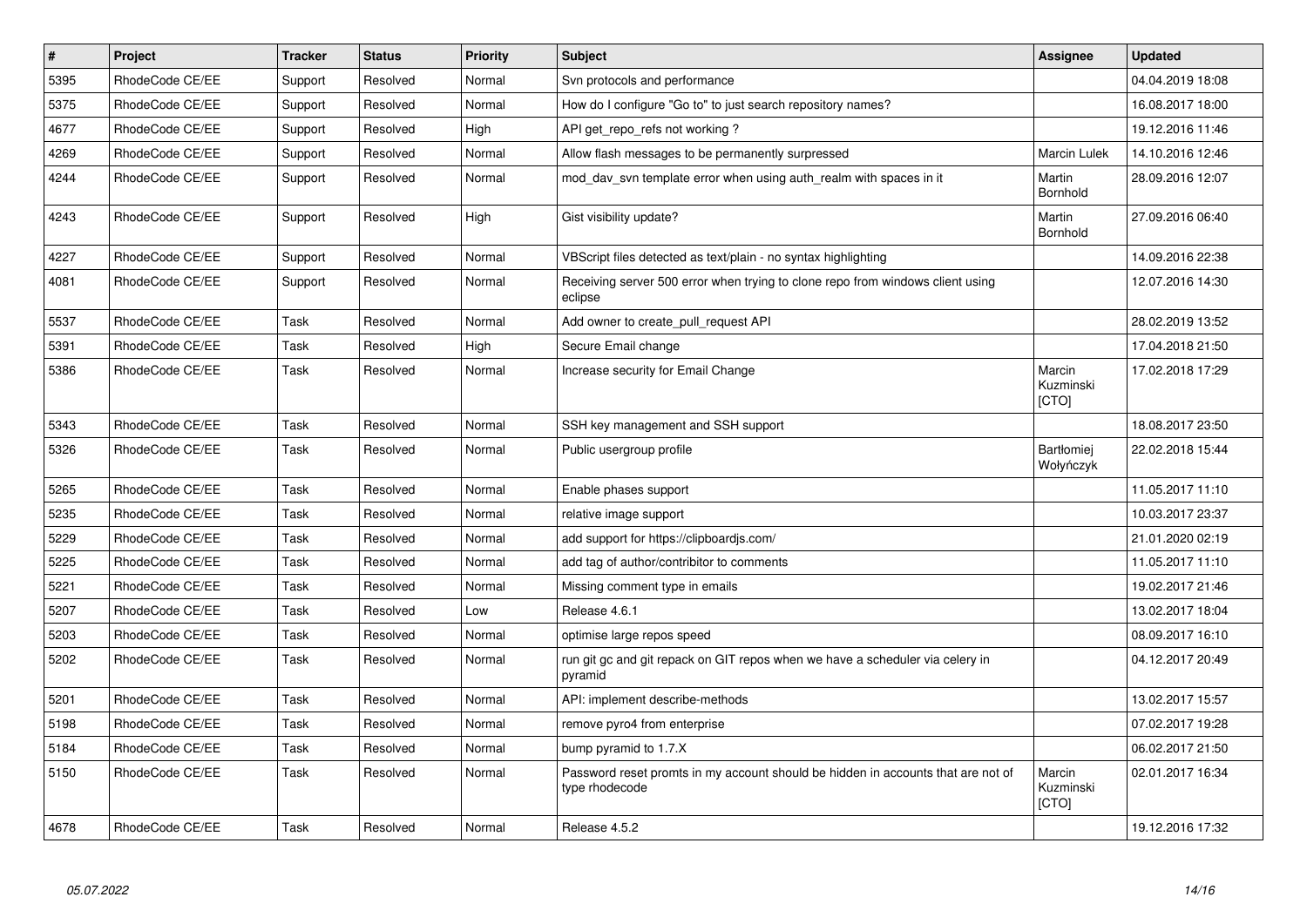| $\sharp$ | Project         | <b>Tracker</b> | <b>Status</b> | <b>Priority</b> | <b>Subject</b>                                                                                        | <b>Assignee</b>              | <b>Updated</b>   |
|----------|-----------------|----------------|---------------|-----------------|-------------------------------------------------------------------------------------------------------|------------------------------|------------------|
| 4670     | RhodeCode CE/EE | Task           | Resolved      | Normal          | Release 4.5.1                                                                                         | Marcin<br>Kuzminski<br>[CTO] | 06.12.2016 21:13 |
| 4666     | RhodeCode CE/EE | Task           | Resolved      | Normal          | Bump git and mercurial to latest versions                                                             |                              | 02.12.2016 19:01 |
| 4311     | RhodeCode CE/EE | Task           | Resolved      | Normal          | Diffs feedback                                                                                        | Daniel D                     | 26.11.2016 14:10 |
| 4305     | RhodeCode CE/EE | Task           | Resolved      | Normal          | Meta-tagging could be excluded from limit                                                             |                              | 09.11.2016 19:27 |
| 4297     | RhodeCode CE/EE | Task           | Resolved      | Normal          | redo the my-pull-requests page to use the datagrid                                                    | Marcin<br>Kuzminski<br>[CTO] | 01.11.2016 09:31 |
| 4288     | RhodeCode CE/EE | Task           | Resolved      | Normal          | [ce, ee] unify controllers that use diffs                                                             | Daniel D                     | 02.08.2017 11:41 |
| 4283     | RhodeCode CE/EE | Task           | Resolved      | Normal          | bump whoosh to 2.7.4 release                                                                          |                              | 13.12.2016 21:08 |
| 4282     | RhodeCode CE/EE | Task           | Resolved      | Normal          | Add inode limit together with disk usage                                                              | Marcin<br>Kuzminski<br>[CTO] | 19.10.2016 12:18 |
| 4281     | RhodeCode CE/EE | Task           | Resolved      | Normal          | Fix docs on To `increase database performance`                                                        | Marcin<br>Kuzminski<br>[CTO] | 18.10.2016 16:39 |
| 4259     | RhodeCode CE/EE | Task           | Resolved      | Low             | Events, create post-create-user event                                                                 | Daniel D                     | 30.01.2017 20:11 |
| 4245     | RhodeCode CE/EE | Task           | Resolved      | Normal          | Convert control command to use http mode by default                                                   | Marcin<br>Kuzminski<br>[CTO] | 14.10.2016 16:13 |
| 4238     | RhodeCode CE/EE | Task           | Resolved      | Normal          | default reviewers updates                                                                             | Daniel D                     | 06.10.2016 14:26 |
| 4237     | RhodeCode CE/EE | Task           | Resolved      | Normal          | Enable HTTP support                                                                                   | Martin<br>Bornhold           | 12.10.2016 11:51 |
| 4235     | RhodeCode CE/EE | Task           | Resolved      | High            | Support GIT LFS server                                                                                |                              | 23.03.2017 17:24 |
| 4203     | RhodeCode CE/EE | Task           | Resolved      | Normal          | Get rid of syn.proxy.parent path root, and replace it with reading storage location<br>from Database  | Martin<br>Bornhold           | 22.09.2016 14:31 |
| 4202     | RhodeCode CE/EE | Task           | Resolved      | Normal          | Polish the 503.html page                                                                              | Daniel D                     | 30.08.2016 23:54 |
| 4194     | RhodeCode CE/EE | Task           | Resolved      | Normal          | move svn http backend out of labs into a real VCS settings                                            | Lisa Quatmann                | 14.09.2016 23:16 |
| 4181     | RhodeCode CE/EE | Task           | Resolved      | Normal          | Integrations: allow root repos only integrations                                                      | Daniel D                     | 31.08.2016 17:44 |
| 4180     | RhodeCode CE/EE | Task           | Resolved      | Normal          | integrations: possible limit the updates sent                                                         | Daniel D                     | 22.08.2016 12:22 |
| 4169     | RhodeCode CE/EE | Task           | Resolved      | Normal          | re-architecture celery support                                                                        |                              | 17.11.2017 19:21 |
| 4153     | RhodeCode CE/EE | Task           | Resolved      | Normal          | Optimize readme fetching by changing the system of readme detection                                   | Johannes<br>Bornhold         | 09.09.2016 10:17 |
| 4151     | RhodeCode CE/EE | Task           | Resolved      | Normal          | [packaging] Subversion to current 1.9.X                                                               |                              | 09.09.2016 10:18 |
| 4140     | RhodeCode CE/EE | Task           | Resolved      | Normal          | Check middleware chain status, and Verify that special middleware is catching<br>exceptions correctly |                              | 23.08.2016 12:13 |
| 4108     | RhodeCode CE/EE | Task           | Resolved      | Normal          | Release 4.2.2                                                                                         |                              | 14.10.2016 13:08 |